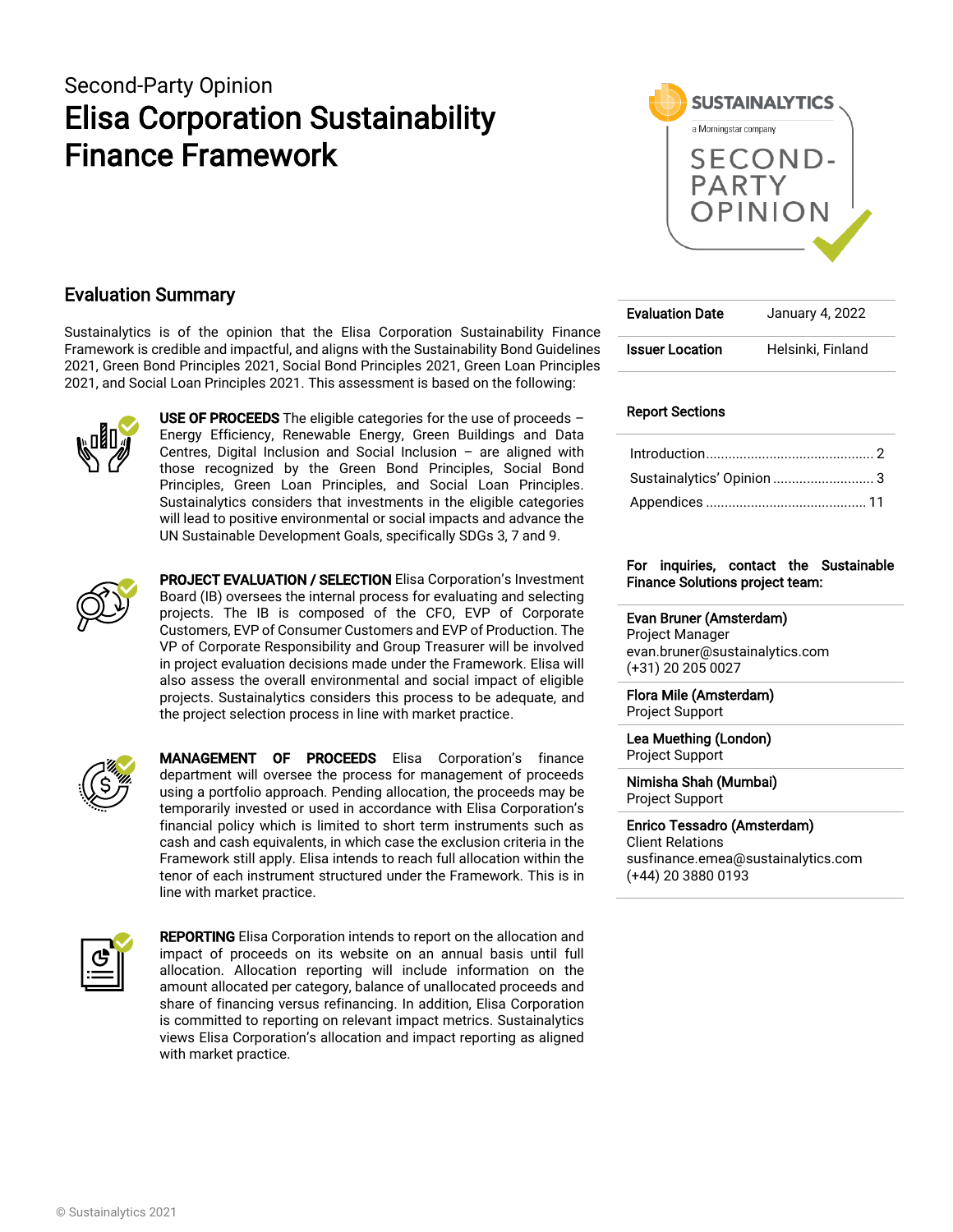

# <span id="page-1-0"></span>Introduction

Elisa Corporation ("Elisa" or the "Company") is a telecommunications and digital services provider with a geographical focus on Finland and Estonia. Elisa serves consumer and corporate customers, providing voice and data services as well as information and communications technology. The Company was founded in 1882 with headquarters in Helsinki, Finland. Elisa currently employs more than 5,000 people.

Elisa has developed the Elisa Corporation Sustainability Finance Framework, dated January 2022 (the "Framework"), under which it intends to issue sustainability bonds and loans, and use the proceeds to finance or refinance, in whole or in part, projects that aim to promote improved energy efficiency and extended digital and social inclusion within the telecommunications sector in Finland and Estonia.

The Framework defines eligible green categories in the following three areas:

- 1. Energy Efficiency
- 2. Renewable Energy
- 3. Green Buildings and Data Centres

The Framework defines eligible social categories in the following two areas:

- 1. Digital Inclusion
- 2. Social Inclusion

Elisa engaged Sustainalytics to review the Elisa Corporation Sustainability Finance Framework, dated January 2022, and provide a second-party opinion on the Framework's environmental and social credentials and its alignment with the Sustainability Bond Guidelines 2021 (SBG), Green Bond Principles 2021 (GBP), Social Bond Principles 2021 (SBP)<sup>1</sup>, Green Loan Principles 2021 (GLP), and Social Loan Principles 2021 (SLP)<sup>2</sup>. The Framework has been published in a separate document.<sup>3</sup>

#### Scope of work and limitations of Sustainalytics' Second-Party Opinion

Sustainalytics' Second-Party Opinion reflects Sustainalytics' independent<sup>4</sup> opinion on the alignment of the reviewed Framework with current market standards and the extent to which the eligible project categories are credible and impactful.

As part of the Second-Party Opinion, Sustainalytics assessed the following:

- The Framework's alignment with the Sustainability Bond Guidelines 2021, Green Bond Principles 2021, and Social Bond Principles 2021, as administered by ICMA, and the Green Loan Principles 2021 and Social Loan Principles 2021, as administered by LMA, APLMA, and LSTA;
- The credibility and anticipated positive impacts of the use of proceeds; and
- The alignment of the issuer's sustainability strategy and performance and sustainability risk management in relation to the use of proceeds.

For the use of proceeds assessment, Sustainalytics relied on its internal taxonomy, version 1.11, which is informed by market practice and Sustainalytics' expertise as an ESG research provider.

As part of this engagement, Sustainalytics held conversations with various members of Elisa's management team to understand the sustainability impact of its business processes and planned use of proceeds, as well as the management of proceeds and reporting aspects of the Framework. Elisa representatives have confirmed that: (1) they understand it is the sole responsibility of Elisa to ensure that the information provided is complete, accurate and up to date; (2) they have provided Sustainalytics with all relevant information; and

<sup>&</sup>lt;sup>1</sup> The Sustainability Bond Guidelines, Green Bond Principles, and Social Bond Principles are administered by the International Capital Market Association and are available a[t https://www.icmagroup.org/green-social-and-sustainability-bonds/sustainability-bond-guidelines-sbg/.](https://www.icmagroup.org/green-social-and-sustainability-bonds/sustainability-bond-guidelines-sbg/)

<sup>&</sup>lt;sup>2</sup> The Green Loan Principles and Social Loan Principles are administered by the Loan Market Association, Asia Pacific Loan Market Association and Loan Syndications and Trading Association and are available at[: https://www.lsta.org/content/green-loan-principles/#](https://www.lsta.org/content/green-loan-principles/) and

[https://www.lsta.org/content/social-loan-principles-slp/.](https://www.lsta.org/content/social-loan-principles-slp/)

<sup>&</sup>lt;sup>3</sup> The Framework is available on Elisa Corporation's website at[: https://elisa.com/corporate/investors/elisa-as-an-investment/debt-financing/.](https://elisa.com/corporate/investors/elisa-as-an-investment/debt-financing/)

<sup>4</sup> When operating multiple lines of business that serve a variety of client types, objective research is a cornerstone of Sustainalytics and ensuring analyst independence is paramount to producing objective, actionable research. Sustainalytics has therefore put in place a robust conflict management framework that specifically addresses the need for analyst independence, consistency of process, structural separation of commercial and research (and engagement) teams, data protection and systems separation. Last but not the least, analyst compensation is not directly tied to specific commercial outcomes. One of Sustainalytics' hallmarks is integrity, another is transparency.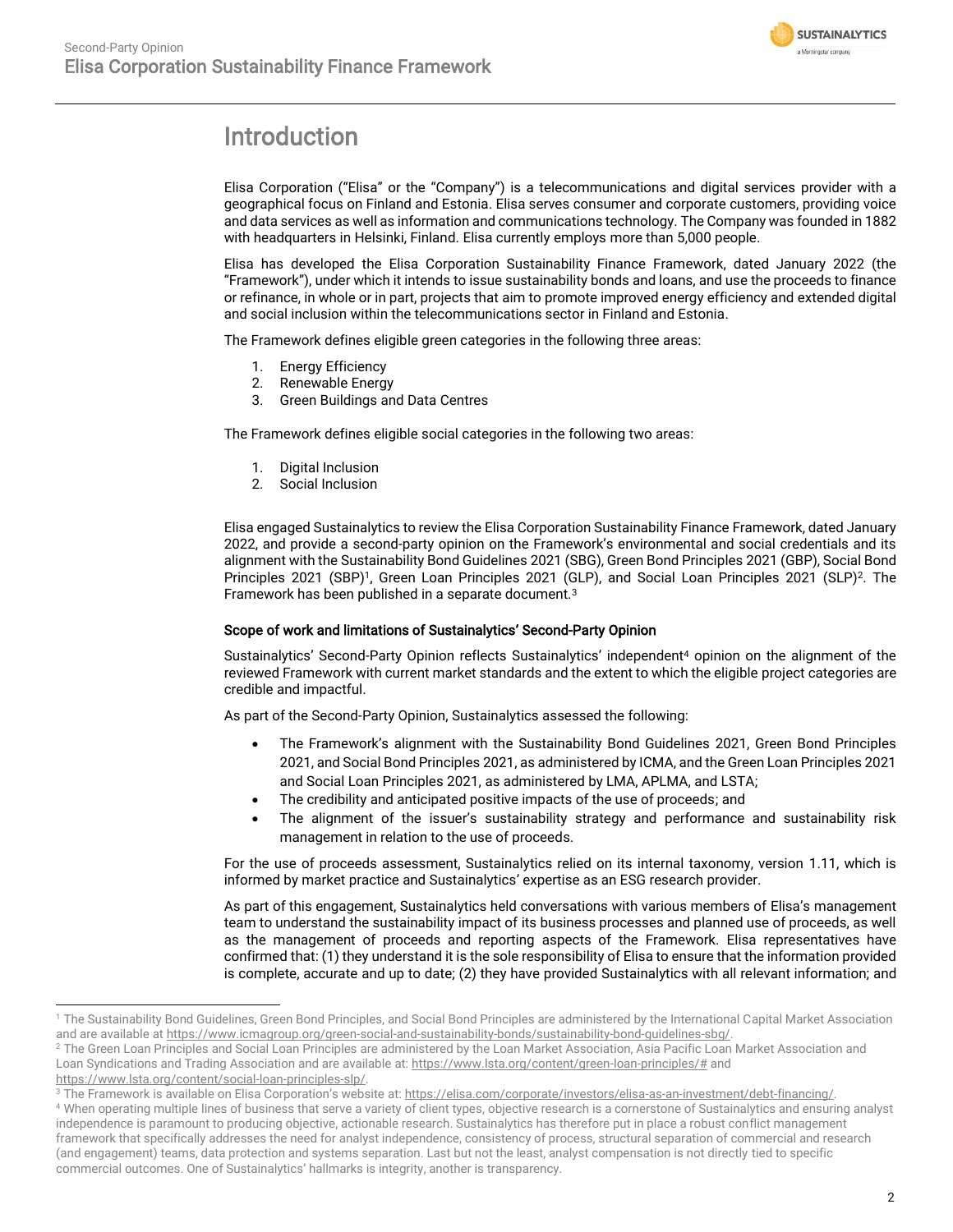

(3) any provided material information has been duly disclosed in a timely manner. Sustainalytics also reviewed relevant public documents and non-public information.

This document contains Sustainalytics' opinion of the Framework and should be read in conjunction with that Framework.

Any update of the present Second-Party Opinion will be conducted according to the agreed engagement conditions between Sustainalytics and Elisa.

Sustainalytics' Second-Party Opinion, while reflecting on the alignment of the Framework with market standards, is no guarantee of alignment nor warrants any alignment with future versions of relevant market standards. Furthermore, Sustainalytics' Second-Party Opinion addresses the anticipated impacts of eligible projects but does not measure their actual impact. The measurement and reporting of the impact achieved through projects financed under the Framework is the responsibility of the Framework owner. The Second-Party Opinion is valid for issuances aligned with the respective Framework for which the Second-Party Opinion was written for a period of twenty-four (24) months from the evaluation date stated herein.

In addition, the Second-Party Opinion opines on the potential allocation of proceeds but does not guarantee the realised allocation of the bond and loan proceeds towards eligible activities.

No information provided by Sustainalytics under the present Second-Party Opinion shall be considered as being a statement, representation, warrant or argument, either in favour or against the truthfulness, reliability or completeness of any facts or statements and related surrounding circumstances that Elisa has made available to Sustainalytics for the purpose of this Second-Party Opinion.

## <span id="page-2-0"></span>Sustainalytics' Opinion

#### Section 1: Sustainalytics' Opinion on the Elisa Corporation Sustainability Finance Framework

Sustainalytics is of the opinion that the Elisa Corporation Sustainability Finance Framework is credible, impactful and aligns with the four core components of the GBP, SBP, GLP and SLP. Sustainalytics highlights the following elements of the Framework:

- Use of Proceeds:
	- The eligible categories Energy Efficiency, Renewable Energy, Green Buildings and Data Centres, Digital Inclusion and Social Inclusion – are aligned with those recognized by the GBP, SBP, GLP and SLP.
	- Under the Energy Efficiency category, Elisa may finance activities intended to increase the energy efficiency of its network infrastructure and data centres as well as products and solutions aimed at decreasing GHG emissions and energy use of its customers.
		- Network infrastructure projects may include the modernization of Elisa's networks including the replacement of 3G or 4G with 5G and transformation of fixed legacy networks to fibre optic.
		- Elisa may finance energy efficiency measures in data centres, such as improvements in cooling, modernization of waste heat management, development of smart and optimized power management systems, processes and storage, server virtualization to replace the use of multiple servers, and automation of maintenance. Sustainalytics notes that, although such automation may not be primarily intended to improve energy efficiency, it is nonetheless expected to result in energy efficiency gains. Sustainalytics encourages Elisa to report on achieved energy efficiency gains of the associated measures.
		- Elisa may finance internet of things (IoT) services and solutions, machine learning and artificial intelligence (AI) solutions as well as smart solutions. Elisa has confirmed to Sustainalytics that the financing of such products and solutions will be limited to those that are primarily intended to increase the efficiency of energy consumption, resource use, water use, and improve air quality.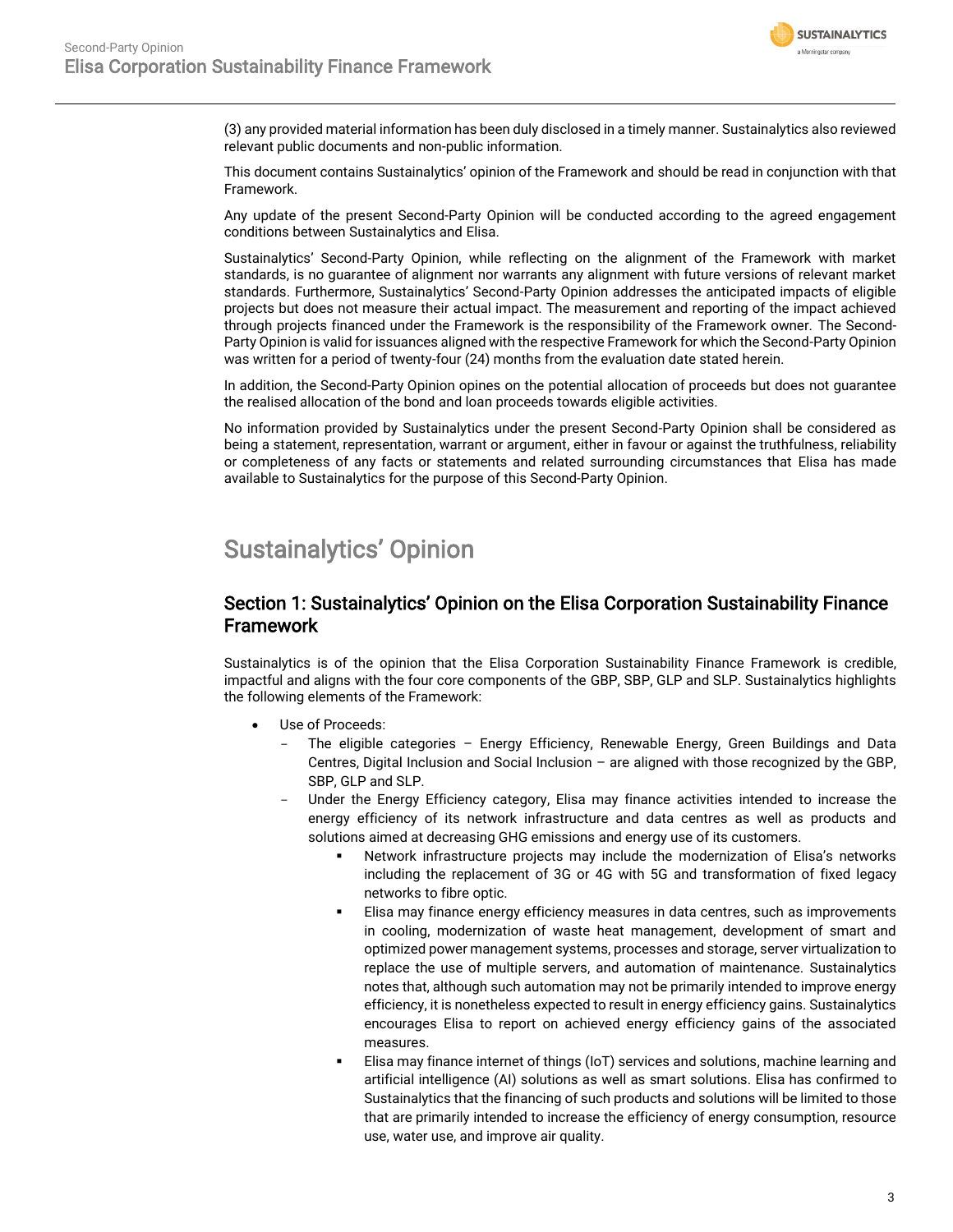- **SUSTAINALYTICS** a Morningstar company
- Elisa may finance the development of smart and optimized power management systems, processes and storage as well as solutions for industrial manufacturing process optimization. Sustainalytics notes that the use of such technologies is expected to improve material and energy efficiency overall, reducing the environmental impact of manufacturing processes. Sustainalytics notes that Elisa has confirmed that industrial solutions are not designed with the intent to serve hard-to-abate sectors. Given the wide range of applicability of such solutions, Sustainalytics encourages the Company to report on the achieved impact as part of its annual impact reporting.
- Sustainalytics notes that activities may also include research and development. Elisa has confirmed that such expenditures will remain below 10% of net proceeds from each issuance.
- Sustainalytics recognizes that by enabling high-speed network connectivity, Elisa's solutions have the potential to support significant energy savings by end users across many sectors. Sustainalytics also acknowledges that the expansion of IoT networks and increasing data flows from IoT enablement technologies may result in additional overall energy demands on telecommunications networks. Overall, Sustainalytics believes that the enabled savings outweigh the potential adverse effects of additional network demands.
- Under the Renewable Energy category, Elisa may finance the development, construction, operation and maintenance of on-site or off-site renewable energy such as wind and solar, related transmission and infrastructure, and procurement of renewable energy through longterm (>5 years) power purchase agreements (PPAs). The Company has confirmed to Sustainalytics that transmission infrastructure will be solely dedicated to facilitating the transmission and connection of renewables. Sustainalytics considers this to be in line with market practice.
- Within the Green Buildings and Data Centres category, Elisa may finance the development, acquisition and operation of new and existing buildings, data centres as well as renovation activities according to the following criteria:
	- Buildings that have received or are expected to receive credible green building certifications, including BREEAM (Very Good or above), LEED (Gold or above), or Nordic Swan Ecolabel. Sustainalytics recognizes that BREEAM Very Good is considered to be in line with market practice in some contexts, while in others BREEAM Excellent is preferred. Sustainalytics encourages the selection of BREEAM buildings that score high enough in the energy category to fulfil the requirements for BREEAM Excellent in that category. In addition to certifications, the Framework requires that eligible buildings have at least a 10% lower energy use per square meter than required by the applicable national building code. For Sustainalytics' assessment of the certification schemes, please refer to Appendix 1.
	- Data centres powered by renewable energy with a power usage effectiveness (PUE) at or lower than 1.5. Sustainalytics positively notes that Elisa has committed to primarily power data centres with renewables.
	- Major renovations resulting in an overall reduction in energy use of at least 30% or carried out for the purpose of meeting the above criteria for data centres.
- Under the Digital Inclusion category, Elisa may finance projects aimed at improving the connectivity of underserved populations in Finland and Estonia, which is defined as households with a broadband connection with a download speed under 100 Mbit.<sup>5</sup> Intended projects include investments in the expansion and upgrade of 4G and 5G networks as well as the roll-out and upgrade of high-speed network connections. Sustainalytics views this to be in line with market practice.
- Under the Social Inclusion category, Elisa may finance projects aimed at supporting social inclusion of unconnected and underserved populations, aging populations, hospitalized persons and their families, unemployed persons, and those in the most vulnerable position regarding

<sup>5</sup> Finnish Transport and Communications Agency (Traficom), "Reliable network connections a requirement for smooth telecommuting – the importance of broadband network development set to increase in the future", at: [https://www.traficom.fi/en/news/reliable-network-connections-requirement](https://www.traficom.fi/en/news/reliable-network-connections-requirement-smooth-telecommuting-importance-broadband-network)[smooth-telecommuting-importance-broadband-network](https://www.traficom.fi/en/news/reliable-network-connections-requirement-smooth-telecommuting-importance-broadband-network)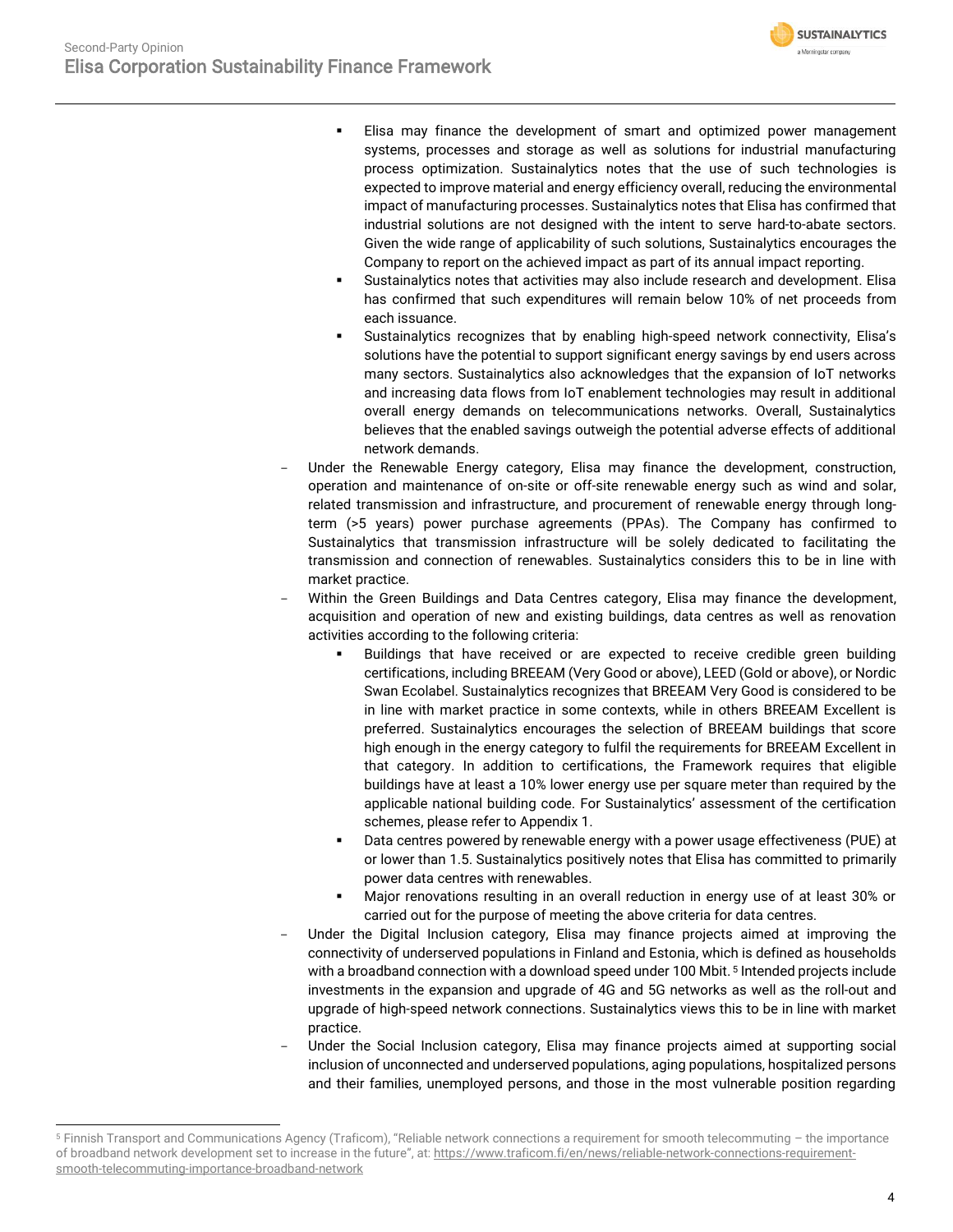

connectivity during health crises. Some of the different types of projects, activities, products and services may include the following:

- Technological improvements and solutions for the healthcare industry, including realtime location services for patients and healthcare providers facilitating access to healthcare in remote areas, digital communication services between healthcare professionals and families, video robots deployed in COVID-19 wards allowing nurses and doctors to interact with their patients, and COVID-19-related online interfaces enabling patients to digitally access their results. Elisa has clarified that such technologies target public hospitals in Estonia and Finland, ensuring universal access to these services. Furthermore, Elisa has clarified that investments in technological improvements for the healthcare industry may be through cooperation with social startups.
- Elisa has established a three-year look-back period for its refinancing activities, which Sustainalytics considers to be in line with market practice.
- The Framework includes exclusionary criteria defining activities Elisa commits to not knowingly finance with proceeds from instruments structured under the Framework. The exclusionary list includes activities related to fossil-based energy generation, nuclear energy generation, research and development in weapons and defence, gambling, adult entertainment and tobacco.
- Project Evaluation and Selection:
	- Elisa has established an Investment Board (IB) composed of its CFO, EVP of Corporate Customers, EVP of Consumer Customers and EVP of Production. The VP of Corporate Responsibility and Group Treasurer will be involved in the evaluation of Sustainable Finance projects.
	- The IB will evaluate projects and assets considering the overall environmental and social impacts, including life cycle considerations, potential rebound effects as well as suitability for social objectives and target population. This is applicable to all allocation decisions made under the Framework. Sustainalytics considers these environmental and social risk management systems to be adequate and aligned with market expectation. For additional detail, see Section 2.
	- Sustainalytics considers the evaluation and selection process to be in line with market practice.
- Management of Proceeds:
	- Elisa Corporation's finance department will oversee and track the process for management of proceeds using a portfolio approach. Assets and projects that are no longer eligible will be removed from the portfolio and their associated proceeds may be reallocated in other eligible projects or assets.
	- Pending allocation, the proceeds may be temporarily invested or used by the finance department in accordance with the Company's financial policy, which is limited to short term instruments such as cash and cash equivalents. The exclusion criteria set out in this Framework still apply in this case. Elisa intends to reach full allocation within the tenor of each instrument structured under the Framework. Sustainalytics considers a maximum of three years for full allocation from the time of issuance to be market practice.
	- Sustainalytics considers this process to manage proceeds to be in line with market practice.
- Reporting:
	- Elisa will report annually on its allocation and performance of proceeds on the Company's website until full allocation.
	- Allocation reporting will include information on amount allocated per category, balance of unallocated proceeds and share of financing versus refinancing. The report will also disclose short-term investments or funds managed within Elisa's liquidity portfolio.
	- In addition, Elisa is committed to reporting on relevant impact metrics, such as annual energy savings, energy efficiency of transferred data, avoided emissions, number of people impacted, coverage of services for target population. For a full list of impact indicators please refer to Appendix 2.
	- Sustainalytics considers this process to be in line with market practice.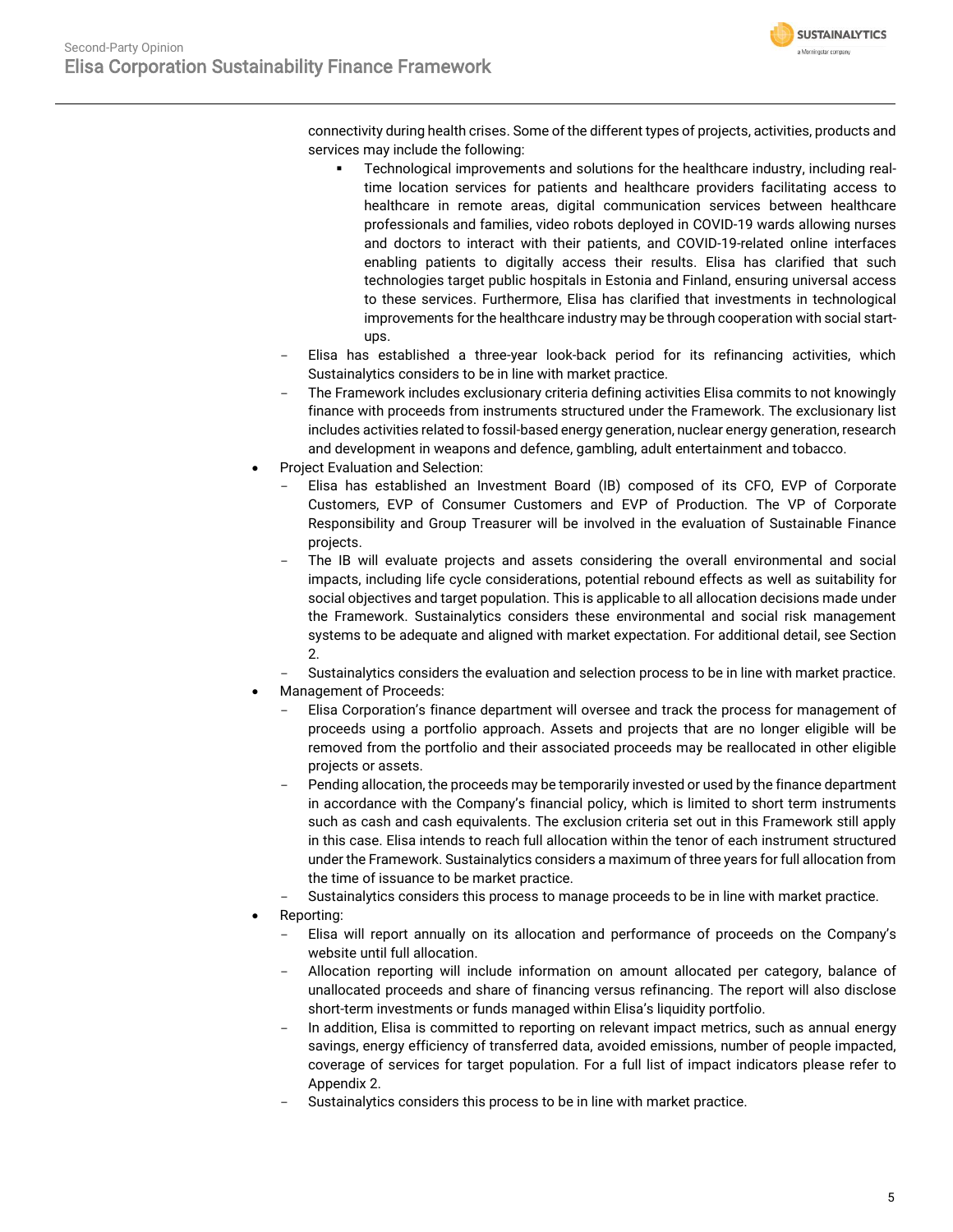

#### Alignment with Sustainability Bond Guidelines 2021

Sustainalytics has determined that the Elisa Corporation Sustainability Finance Framework aligns with the four core components of the GBP, SBP, GLP and SLP. For detailed information, please refer to Appendix 2: Sustainability Bond / Sustainability Bond Programme External Review Form.

#### Section 2: Sustainability Strategy of Elisa

#### Contribution of Framework to Elisa Corporation's sustainability strategy

Elisa's sustainability strategy focuses on the following key environmental and social areas: (i) reduce GHG emissions; (ii) increase use of renewable energy; (iii) increase energy efficiency; (iv) provide digital solutions.

In alignment with its strategy, Elisa has committed to reduce absolute scope 1 and 2 emissions 50% by 2025 from a 2016 base year and to reduce absolute scope 3 emissions by 12% over the same period. The emission reduction targets have been verified by SBTi to be consistent with reductions required to keep global warming to 1.5°C. The Company reported that it had reduced its scope 1 and 2 emissions by more than 60% in 2020 compared to the 2016 base year. Elisa achieved its carbon neutrality goal in 2020, by implementing energy reduction measures and acquiring carbon Gold Standard-certified carbon emission offset credits.<sup>6</sup>

Furthermore, Elisa highlighted that 100% of the energy its networks consume in Finland and Estonia comes from renewable sources. In 2020, the Company reported having reduced its electricity consumption per data bit by approximately 64% from the 2016 level thanks to improved technology and optimization of its mobile networks. The Company aims to constantly work towards adopting more energy-efficient operating methods and has also signed the Finnish Energy Efficiency Agreement, which is an important part of Finland's energy and climate strategy.<sup>7</sup>

The Company has also been developing digital services to support social welfare and healthcare services. In 2020, the Elisa Digihoiva programme was initiated to support the elderly by installing sensors in their apartments to observe movement and room temperature changes, monitoring deviations to alert medical staff and relatives. In addition, the Elisa's Etäasiointi video and chat facility has enabled several patients to consult doctors remotely in the Hospital District of South Ostrobothnia. The Company has been also collaborating with start-ups to create new products and services such as the OhmniLabs programme, which focuses on connecting patients with doctors for online consultation with the help of a robot, a service that has been particularly useful during the COVID-19 pandemic.

Sustainalytics is of the opinion that the Elisa Corporation Sustainability Finance Framework is aligned with the company's overall sustainability strategy and initiatives and will further the Company's action on its key environmental and social priorities.

#### Well positioned to address common environmental and social risks associated with the projects

While Sustainalytics recognizes that the use of proceeds from the Framework will be directed towards eligible projects that are expected to have positive environmental and social impact, Sustainalytics is aware that such eligible projects could also lead to negative environmental and social outcomes. Some key environmental and social risks possibly associated with the eligible projects could include issues involving occupational health and safety, supply chain, social, environmental and ethical impact, data privacy and security.

Sustainalytics is of the opinion that Elisa is able to manage or mitigate potential risks through implementation of the following:

- Elisa has set up an Environment Committee which oversees and implements occupational safety and health programmes, monitor working conditions and conduct risk assessments within the organization.<sup>8</sup>
- Elisa's Code of Ethical Purchasing describes the ethical and legal duties, responsibilities and obligations for all suppliers of machine, equipment, software, systems, material, service suppliers to the Company. The policy provides standards for suppliers on working conditions, business integrity, labour rights, health and safety measures, and environmental compliance. The Company also

<sup>6</sup> Elisa, "Environmental Sustainability", accessed on 14 October, 2021, at: <https://elisa.com/corporate/sustainability/environmental-responsibility/> <sup>7</sup> Elisa, "Responsibility Report",(2020), at:

[https://static.elisa.com/v2/image/2tqybbhjs47b/4zwayOcLhlPoe9eqRKl84W/Elisa\\_Responsibility\\_report\\_2020.pdf?\\_ga=2.232212822.816469945.1634](https://static.elisa.com/v2/image/2tqybbhjs47b/4zwayOcLhlPoe9eqRKl84W/Elisa_Responsibility_report_2020.pdf?_ga=2.232212822.816469945.1634107660-941893504.1633777895) [107660-941893504.1633777895](https://static.elisa.com/v2/image/2tqybbhjs47b/4zwayOcLhlPoe9eqRKl84W/Elisa_Responsibility_report_2020.pdf?_ga=2.232212822.816469945.1634107660-941893504.1633777895)

<sup>&</sup>lt;sup>8</sup> Elisa, "Social Sustainability - Wellbeing and Safety", accessed on 14 October, 2021, at[: https://elisa.com/corporate/sustainability/social-responsibility/](https://elisa.com/corporate/sustainability/social-responsibility/)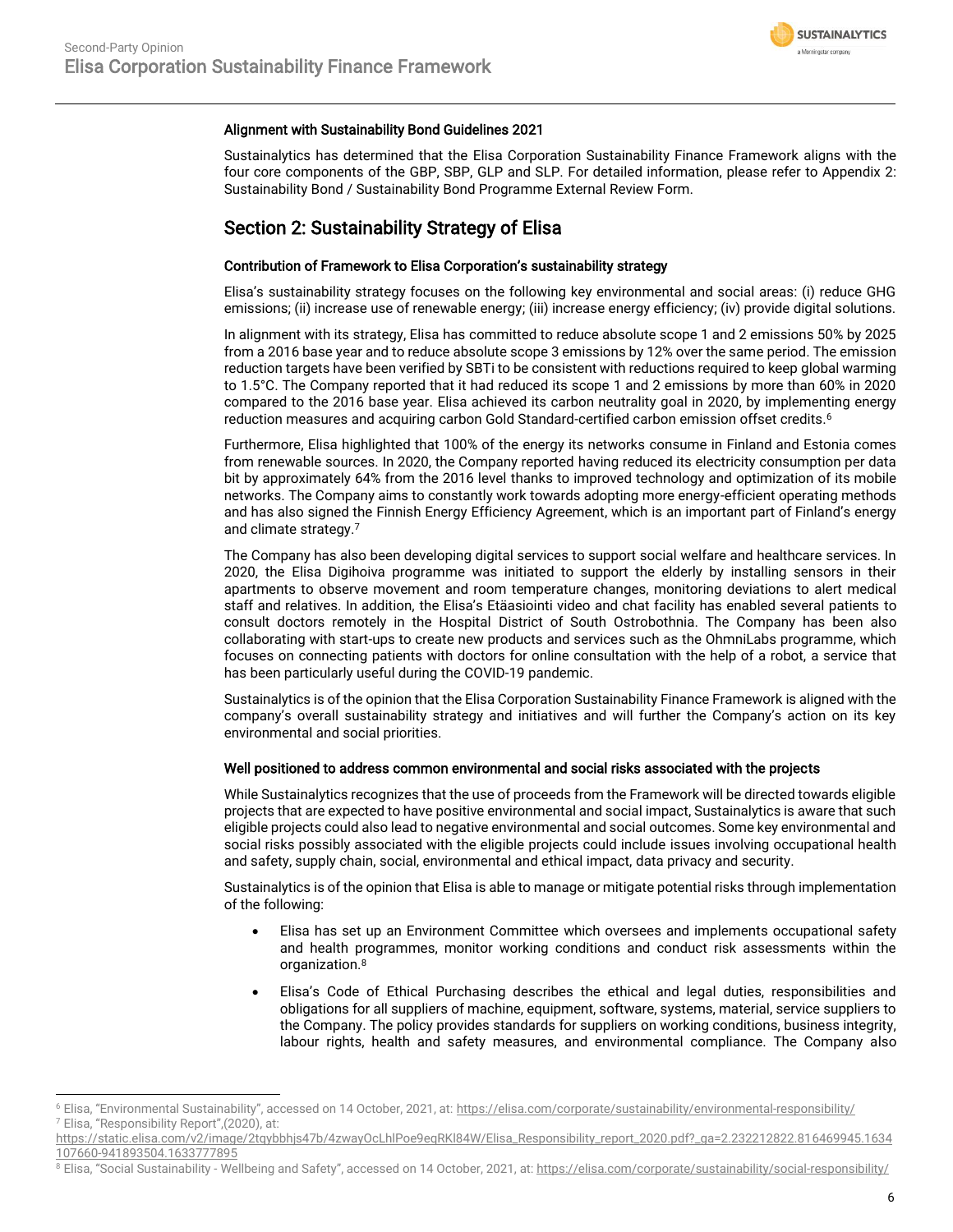

stimulates its suppliers to use resources efficiently (such as energy, water, raw materials) and to implement their own waste management systems and programmes.<sup>9</sup>

- Elisa focuses on responsible sourcing in its supply chain and participates in the international Joint Audit Cooperation (JAC) of telecom operators, which focuses on transparency and responsible sourcing in supply chains. Furthermore, the Company supports efficient use of resources and circular economy within its operations. For instance, the waste heat in Elisa's data centres is used in the district heating network, while district cooling is used to cool its facilities<sup>10</sup>
- With regards to environmental risks, Elisa has an Environmental Policy which sets standards and details on its environmental management system, targets and processes for employees and officers of Elisa and its subsidiaries, affiliates, subcontractors, suppliers and partners. The policy outlines the importance of life cycle analysis of its products and services, resource efficiency, processing of electronic devices, and training on environment management for its employees. 11
- Elisa is a signatory to the United National Global Compact which sets out core values in the areas of human rights, labour standards, the environment and anti-corruption. Elisa's Human Rights policy outlines the Company's core values and commitments towards human rights across all its operations.<sup>12</sup> The Company also has a Code of Conduct Policy that establishes a framework for its business operations and provides general principles that all employees of the Company need to adhere to.<sup>13</sup>
- The Data Protection Policy defines the implementation of data protection requirements at Elisa's operations. The policy is mandatory for Elisa, its subsidiaries, and suppliers based on the contracts. The data protection principles provide details on data processing and measures to ensure protection of privacy, confidentiality and consumer rights.<sup>14</sup> Elisa has also set up principles and guidelines for research, design and testing of AI technology, AI-enabled developments, techniques, algorithms and applications.<sup>15</sup>

Based on these policies, standards and assessments, Sustainalytics is of the opinion that Elisa has implemented adequate measures and is well positioned to manage or mitigate environmental and social risks commonly associated with the eligible categories.

### Section 3: Impact of Use of Proceeds

All five use of proceeds categories are aligned with those recognized by the GBP, SBP, GLP and SLP. Sustainalytics focuses below on those whose impact is specifically relevant in their local contexts.

#### Importance of an energy-efficient network infrastructure

The telecom sector accounts for approximately 3-4% of global GHG emissions, and its absolute emissions volume is expected to increase due to growing digitalization, increasing consumer demand, and widespread use of smart devices. <sup>16</sup> By 2040, the ICT sector is expected to account for 14% of global emissions, up from 1.6% in 2007, with data centres accounting for 45% of it, telecom networks for 24%, and end-user equipment

<sup>11</sup> Elisa," Environmental Policy", (2021), at:

<sup>12</sup> Elisa," Human Rights Policy", (2021), at:

<sup>13</sup> Elisa," Code of Conduct Policy", accessed on 14 October, 2021, at:

<sup>14</sup> Elisa, "Data Protection Principles", (2021), at:

<sup>&</sup>lt;sup>9</sup> Elisa, "Code of Ethical Purchasing", (2021), at:

[https://static.elisa.com/v2/image/2tqybbhjs47b/4RKkcqnzToxiX7095QZqkL/Elisa%20Code%20of%20Ethical%20Purchasing%202021.pdf?w=800&\\_ga=](https://static.elisa.com/v2/image/2tqybbhjs47b/4RKkcqnzToxiX7095QZqkL/Elisa%20Code%20of%20Ethical%20Purchasing%202021.pdf?w=800&_ga=2.189146594.816469945.1634107660-941893504.1633777895) [2.189146594.816469945.1634107660-941893504.1633777895](https://static.elisa.com/v2/image/2tqybbhjs47b/4RKkcqnzToxiX7095QZqkL/Elisa%20Code%20of%20Ethical%20Purchasing%202021.pdf?w=800&_ga=2.189146594.816469945.1634107660-941893504.1633777895)

<sup>&</sup>lt;sup>10</sup> Elisa, "Responsibility Report", (2020), at:

[https://static.elisa.com/v2/image/2tqybbhjs47b/4zwayOcLhlPoe9eqRKl84W/Elisa\\_Responsibility\\_report\\_2020.pdf?\\_ga=2.232212822.816469945.1634](https://static.elisa.com/v2/image/2tqybbhjs47b/4zwayOcLhlPoe9eqRKl84W/Elisa_Responsibility_report_2020.pdf?_ga=2.232212822.816469945.1634107660-941893504.1633777895) [107660-941893504.1633777895](https://static.elisa.com/v2/image/2tqybbhjs47b/4zwayOcLhlPoe9eqRKl84W/Elisa_Responsibility_report_2020.pdf?_ga=2.232212822.816469945.1634107660-941893504.1633777895)

[https://static.elisa.com/v2/image/2tqybbhjs47b/2YeWdyoXT3shcDMZZTAP14/Elisa\\_Environmental\\_Policy\\_2021.pdf?w=800&\\_ga=2.259605955.81646](https://static.elisa.com/v2/image/2tqybbhjs47b/2YeWdyoXT3shcDMZZTAP14/Elisa_Environmental_Policy_2021.pdf?w=800&_ga=2.259605955.816469945.1634107660-941893504.1633777895) [9945.1634107660-941893504.1633777895](https://static.elisa.com/v2/image/2tqybbhjs47b/2YeWdyoXT3shcDMZZTAP14/Elisa_Environmental_Policy_2021.pdf?w=800&_ga=2.259605955.816469945.1634107660-941893504.1633777895)

[https://static.elisa.com/v2/image/2tqybbhjs47b/4jFDBIuth3npjBdZEoD0f8/Elisa%20Human%20rights%20Policy%202021.pdf?w=800&\\_ga=2.16416920](https://static.elisa.com/v2/image/2tqybbhjs47b/4jFDBIuth3npjBdZEoD0f8/Elisa%20Human%20rights%20Policy%202021.pdf?w=800&_ga=2.164169206.816469945.1634107660-941893504.1633777895) [6.816469945.1634107660-941893504.1633777895](https://static.elisa.com/v2/image/2tqybbhjs47b/4jFDBIuth3npjBdZEoD0f8/Elisa%20Human%20rights%20Policy%202021.pdf?w=800&_ga=2.164169206.816469945.1634107660-941893504.1633777895)

[https://static.elisa.com/v2/image/2tqybbhjs47b/5FbVvHecp55pgOd3OTpocr/Elisa\\_Codeofconduct\\_2020.pdf?w=800&\\_ga=2.134627768.816469945.16](https://static.elisa.com/v2/image/2tqybbhjs47b/5FbVvHecp55pgOd3OTpocr/Elisa_Codeofconduct_2020.pdf?w=800&_ga=2.134627768.816469945.1634107660-941893504.1633777895) [34107660-941893504.1633777895](https://static.elisa.com/v2/image/2tqybbhjs47b/5FbVvHecp55pgOd3OTpocr/Elisa_Codeofconduct_2020.pdf?w=800&_ga=2.134627768.816469945.1634107660-941893504.1633777895)

[http://esco.elisa.fi/rest/esco/blob/asiakastuki/Elisa\\_Data\\_protection\\_principles\\_eng.pdf?\\_ga=2.225389011.816469945.1634107660-](http://esco.elisa.fi/rest/esco/blob/asiakastuki/Elisa_Data_protection_principles_eng.pdf?_ga=2.225389011.816469945.1634107660-941893504.1633777895)

[<sup>941893504.1633777895</sup>](http://esco.elisa.fi/rest/esco/blob/asiakastuki/Elisa_Data_protection_principles_eng.pdf?_ga=2.225389011.816469945.1634107660-941893504.1633777895)

<sup>15</sup> Elisa, "Ethical Principles for Artificial Intelligence", (2019), at: https://corporate.elisa.com/attachment/content/ELISA-Ethical-principles-for-Al-[EN.pdf?\\_ga=2.154740337.816469945.1634107660-941893504.1633777895](https://corporate.elisa.com/attachment/content/ELISA-Ethical-principles-for-AI-EN.pdf?_ga=2.154740337.816469945.1634107660-941893504.1633777895)

<sup>&</sup>lt;sup>16</sup> BCG, "Putting Sustainability at the Top of the Telco Agenda", at: [https://www.bcg.com/en-in/publications/2021/building-sustainable](https://www.bcg.com/en-in/publications/2021/building-sustainable-telecommunications-companies)[telecommunications-companies](https://www.bcg.com/en-in/publications/2021/building-sustainable-telecommunications-companies)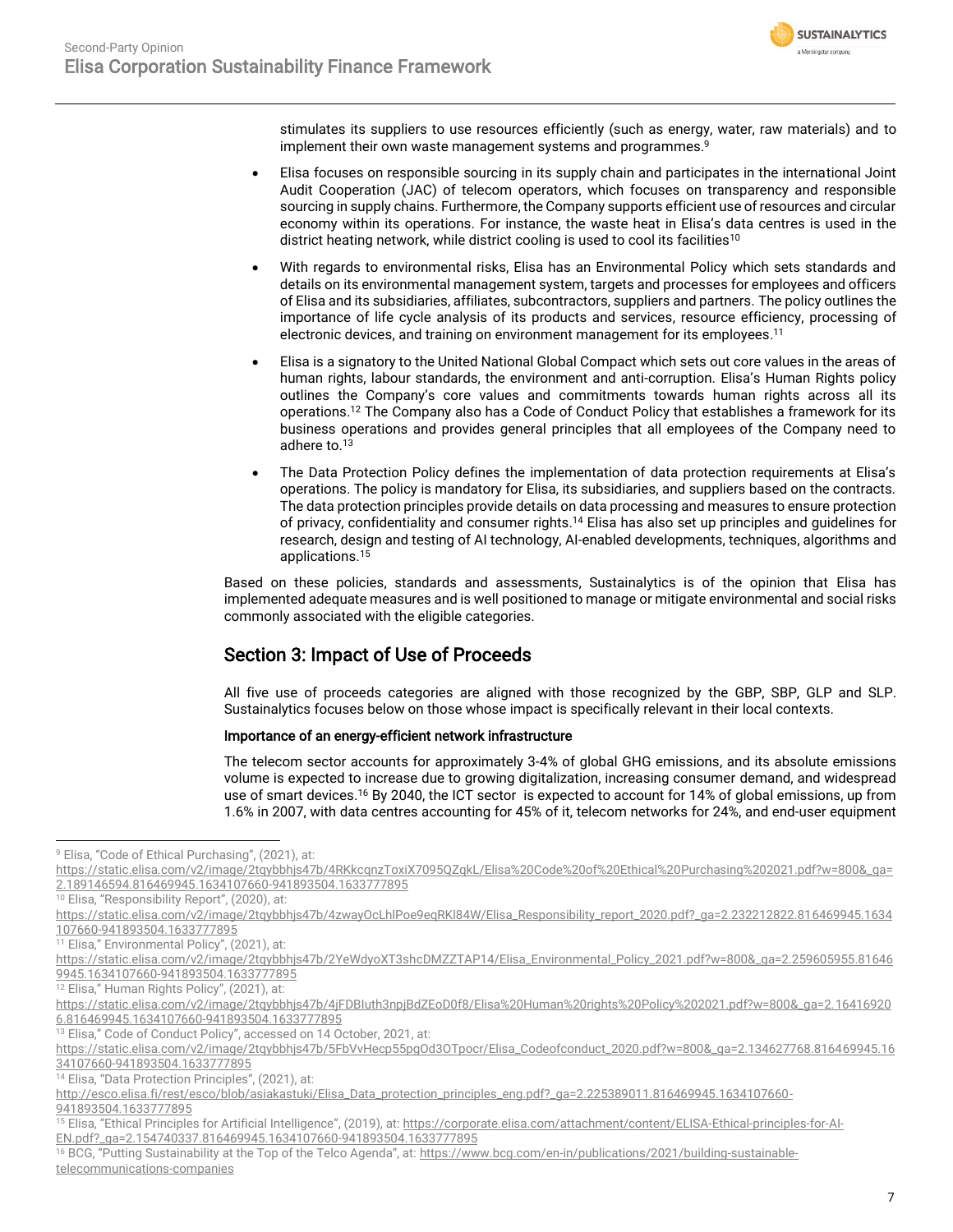<span id="page-7-0"></span>

for 31%.<sup>17</sup> Current mobile networks use approximately 15% of the energy they consume to transfer data, but the remaining 85% is lost due to the heat loss in power amplifiers, intermittent equipment operation and inefficient network infrastructure, which includes rectifiers, cooling systems and battery units.<sup>18</sup>

The adoption of 5G networks offers environmental benefits in addition to its expected social and economic opportunities, as 5G networks are up to 90% more energy efficient per bit compared to 4G.<sup>19</sup> Experts predict that even if initial versions of 5G networks consume similar amounts of energy compared to their predecessors, this will decline over time as both network optimization and energy-efficient hardware are developed further.<sup>20</sup> Similarly, fibre is considered to be the most energy-efficient technology for broadband access networks and consumes 56 kWh compared to 88 kWh for Data-Over-Cable Service Interface Specification (DOCSIS) when performing at 50 Mbps. <sup>21</sup> This translates to 1.7 tCO<sub>2</sub>e for fibre relative to 2.7 tonnes for DOCSIS.[21](#page-7-0)

Under the 2030 climate and energy framework, the EU set a target of increasing energy efficiency by a minimum of 32.5% relative to 2018.<sup>22</sup> With regard to energy efficiency, Finland's 2030 target is to keep final energy consumption below 290 TWh. Similarly, Estonia has set the target of reducing consumption of primary energy by up to 14% by 2030 compared to the peaks of previous years in 2013.

Sustainalytics is of the opinion that Elisa's investment in 5G and fibre networks along with IoT applications, offers the potential to enhance energy efficiency in alignment with the EU goals. Overall, Sustainalytics expects Elisa's investments to contribute positively to Finland and Estonia's national targets and to the transition to a low-carbon society.

#### Importance of social inclusion in Finland and Estonia

Access to high-speed and reliable Internet connection is widely recognized as a necessity for everyday life as well as economic progress and growth.<sup>23</sup> Internet connectivity is a powerful tool for the delivery of essential services, such as education, healthcare and administration.<sup>24</sup> The European Commission has set out connectivity targets to support the digital transformation of Europe with an objective that all EU households should have gigabit connectivity and all populated areas should be covered by 5G by 2030.<sup>25</sup>

In Europe, Finland is a digital leader ranking first among EU Member States, while Estonia ranks seventh with respect to digital public service, integration of digital technologies, active cooperation between the public and private sectors and start-ups.<sup>26</sup> Furthermore, Finland ranks ninth among EU Member States with an overall connectivity score of 59.2.<sup>27</sup> In 2020, 96% of households in Finland had access to internet connection.<sup>28</sup> Finland has a good fixed broadband and 4G coverage overall, but coverage in rural areas could be further improved. Hence, in order to increase internet accessibility, the Finnish government has set a target that all Finnish households should have access to a connection of at least 100 Mbps, and overtime upgrade the connection speed to 1 Gbps by 2025.<sup>29</sup> Similarly, Estonia ranks 14<sup>th</sup> among EU Member States with an overall

<sup>&</sup>lt;sup>17</sup> European Commission, "Supporting the Green Transition", at:

[https://ec.europa.eu/commission/presscorner/api/files/attachment/862091/Supporting\\_the\\_green\\_transition\\_en.pdf.pdf](https://ec.europa.eu/commission/presscorner/api/files/attachment/862091/Supporting_the_green_transition_en.pdf.pdf)

<sup>&</sup>lt;sup>18</sup>McKinsey & Company report, "The case for committing to greener telecom networks" at [https://www.mckinsey.com/industries/technology-mediaand](https://www.mckinsey.com/industries/technology-mediaand-telecommunications/our-insights/the-case-for-committing-to-greener-telecom-networks)[telecommunications/our-insights/the-case-for-committing-to-greener-telecom-networks](https://www.mckinsey.com/industries/technology-mediaand-telecommunications/our-insights/the-case-for-committing-to-greener-telecom-networks)

<sup>&</sup>lt;sup>19</sup> Accenture, "The Impact of 5G on the European Economy", at: [https://www.accenture.com/\\_acnmedia/PDF-144/Accenture-5G-WP-EU-Feb26.pdf](https://www.accenture.com/_acnmedia/PDF-144/Accenture-5G-WP-EU-Feb26.pdf) <sup>20</sup> IEEE Spectrum, "The 5G Dilemma: More Base Stations, More Antennas—Less Energy?", (2018), at:

<https://spectrum.ieee.org/energywise/telecom/wireless/will-increased-energy-consumption-be-the-achilles-heel-of-5g-networks>

<sup>&</sup>lt;sup>21</sup> European Commission, "Shaping Europe's digital future" (2020) at [https://digital-strategy.ec.europa.eu/en/library/fibre-most-energy-efficient-](https://digital-strategy.ec.europa.eu/en/library/fibre-most-energy-efficient-broadband-technology#:~:text=A%20study%20launched%20in%202017,%2C%20xDSL%2C%20vectoring%20and%20DOCSIS.)

[broadband-technology#:~:text=A%20study%20launched%20in%202017,%2C%20xDSL%2C%20vectoring%20and%20DOCSIS.](https://digital-strategy.ec.europa.eu/en/library/fibre-most-energy-efficient-broadband-technology#:~:text=A%20study%20launched%20in%202017,%2C%20xDSL%2C%20vectoring%20and%20DOCSIS.)

<sup>&</sup>lt;sup>22</sup> EU website, "2030 climate and energy framework", at [https://ec.europa.eu/clima/policies/strategies/2030\\_en](https://ec.europa.eu/clima/policies/strategies/2030_en)

<sup>&</sup>lt;sup>23</sup> European Commission, "The Broadband Handbook: 'Facing the challenges of broadband deployment in rural and remote areas", at [https://digital](https://digital-strategy.ec.europa.eu/en/library/broadband-handbook-facing-challenges-broadband-deployment-rural-and-remote-areas)[strategy.ec.europa.eu/en/library/broadband-handbook-facing-challenges-broadband-deployment-rural-and-remote-areas](https://digital-strategy.ec.europa.eu/en/library/broadband-handbook-facing-challenges-broadband-deployment-rural-and-remote-areas)

<sup>24</sup> World Bank," Connecting for Inclusion: Broadband Access for All", assessed on 14 October, 2021, at:

<https://www.worldbank.org/en/topic/digitaldevelopment/brief/connecting-for-inclusion-broadband-access-for-all>

<sup>&</sup>lt;sup>25</sup> EU website, "5G Action Plan", a[t https://www.europarl.europa.eu/legislative-train/theme-connected-digital-single-market/file-5g-action-](https://www.europarl.europa.eu/legislative-train/theme-connected-digital-single-market/file-5g-action-plan#:~:text=On%209%20March%202021%20the,covered%20by%205G%20by%202030.)

[plan#:~:text=On%209%20March%202021%20the,covered%20by%205G%20by%202030.](https://www.europarl.europa.eu/legislative-train/theme-connected-digital-single-market/file-5g-action-plan#:~:text=On%209%20March%202021%20the,covered%20by%205G%20by%202030.)

<sup>&</sup>lt;sup>26</sup> European Commission, "Finland in the Digital Economy and Society Index", (2020), at: <u><https://digital-strategy.ec.europa.eu/en/policies/desi-finland></u> <sup>27</sup> Ibid

<sup>&</sup>lt;sup>28</sup> Statista, "Share of households with internet access in Finland from 2007 to 2020", (2021), at: [https://www.statista.com/statistics/377766/household](https://www.statista.com/statistics/377766/household-internet-access-in-finland/)[internet-access-in-finland/](https://www.statista.com/statistics/377766/household-internet-access-in-finland/)

<sup>&</sup>lt;sup>29</sup> European Commission, "Finland in the Digital Economy and Society Index- Telecom Chapter", (2020), at: [https://ec.europa.eu/newsroom/dae/document.cfm?doc\\_id=59880](https://ec.europa.eu/newsroom/dae/document.cfm?doc_id=59880)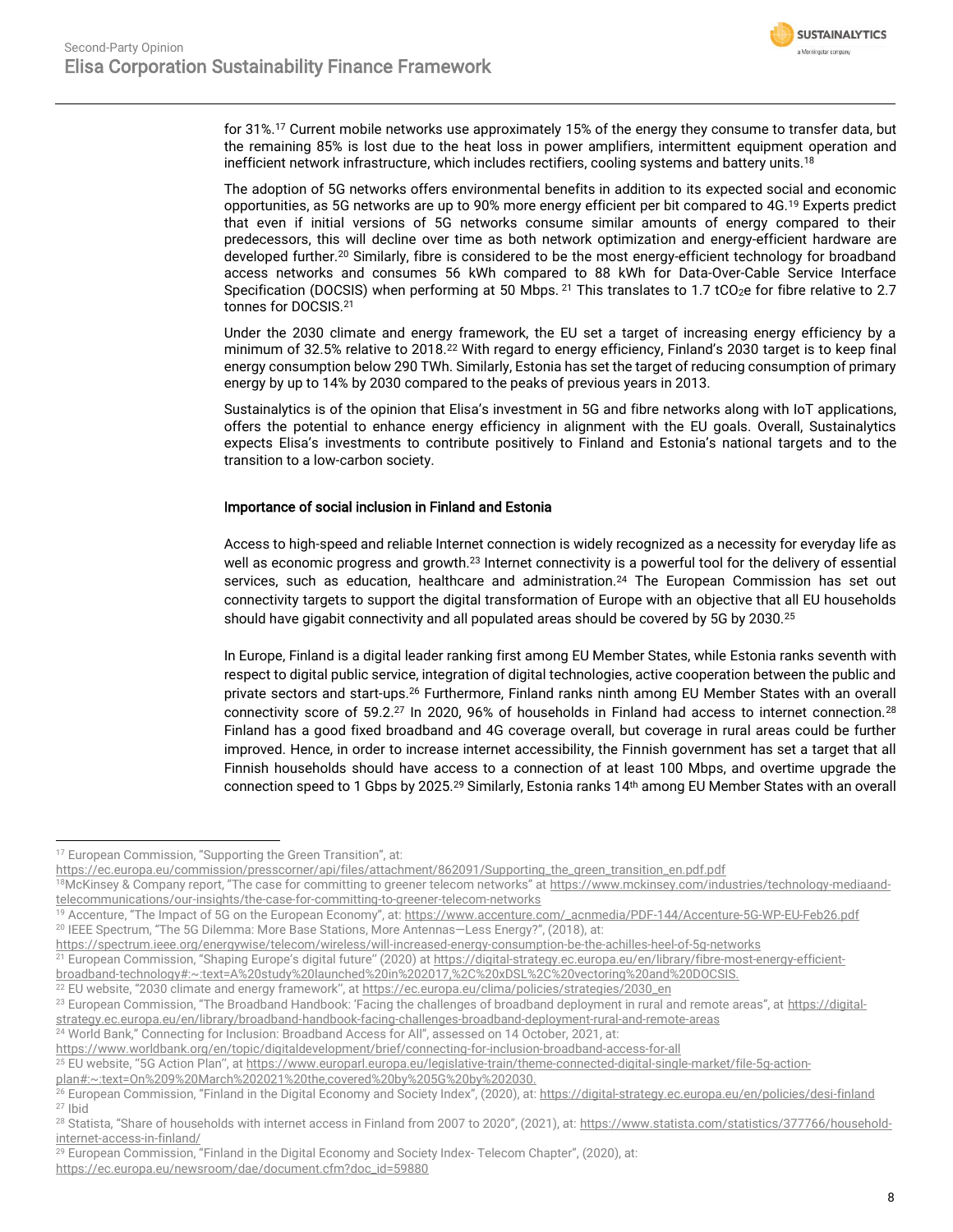

connectivity score of 51.9.<sup>30</sup> In 2020, 90% of households in Estonia had access to internet connection.<sup>31</sup> Estonia has also a set targets to provide internet connectivity with a speed of 100 Mbps with plans to be upgraded to 1 Gbps to all residents as part of its 2020+ strategy.

Based on this context, Sustainalytics is of the opinion that Elisa's investments in networks in Finland and Estonia will contribute positively towards the connectivity goals of both countries.

#### Alignment with/contribution to SDGs

The Sustainable Development Goals (SDGs) were adopted in September 2015 by the United Nations General Assembly and form part of an agenda for achieving sustainable development by the year 2030. The instruments eventually structured under the Elisa Corporation Sustainability Finance Framework are expected to advance the following SDGs and targets:

| <b>Use of Proceeds</b><br>Category  | <b>SDG</b>                                    | <b>SDG target</b>                                                                                                                                                                                                                                                                                                               |  |
|-------------------------------------|-----------------------------------------------|---------------------------------------------------------------------------------------------------------------------------------------------------------------------------------------------------------------------------------------------------------------------------------------------------------------------------------|--|
| <b>Energy Efficiency</b>            | 7. Affordable and Clean<br>Energy             | 7.3 By 2030, double the global rate of<br>improvement in energy efficiency                                                                                                                                                                                                                                                      |  |
| Renewable Energy                    | 7. Affordable and Clean<br>Energy             | 7.2 By 2030, increase substantially the share of<br>renewable energy in the global energy mix                                                                                                                                                                                                                                   |  |
| Green Buildings and Data<br>Centres | 9. Industry, Innovation and<br>Infrastructure | 9.4 By 2030, upgrade infrastructure and retrofit<br>industries to make them sustainable, with<br>increased resource-use efficiency and greater<br>adoption of clean and environmentally sound<br>technologies and industrial processes, with all<br>countries taking action in accordance with their<br>respective capabilities |  |
| Digital Inclusion                   | 9. Industry, Innovation and<br>Infrastructure | 9.1 Develop quality, reliable, sustainable and<br>resilient infrastructure, including regional and<br>transborder infrastructure, to support<br>economic development and human well-being,<br>with a focus on affordable and equitable<br>access for all                                                                        |  |
| Social Inclusion                    | 9. Industry, Innovation and<br>Infrastructure | 9.1 Develop quality, reliable, sustainable and<br>resilient infrastructure, including regional and<br>transborder infrastructure, to support<br>economic development and human well-being,<br>with a focus on affordable and equitable<br>access for all                                                                        |  |
|                                     | 3. Good Health and<br>Wellbeing               | 3.8 Achieve universal health coverage,<br>including financial risk protection, access to<br>quality essential health-care services and<br>access to safe, effective, quality and affordable<br>essential medicine                                                                                                               |  |

<sup>30</sup> European Commission, " Estonia in the Digital Economy and Society Index", (2020), at[: https://digital-strategy.ec.europa.eu/en/policies/desi-estonia](https://digital-strategy.ec.europa.eu/en/policies/desi-estonia) 31 Statista, "Share of households with internet access in Estonia from 2007 to 2020", (2021), at: [https://www.statista.com/statistics/377683/household](https://www.statista.com/statistics/377683/household-internet-access-in-estonia/)[internet-access-in-estonia/](https://www.statista.com/statistics/377683/household-internet-access-in-estonia/)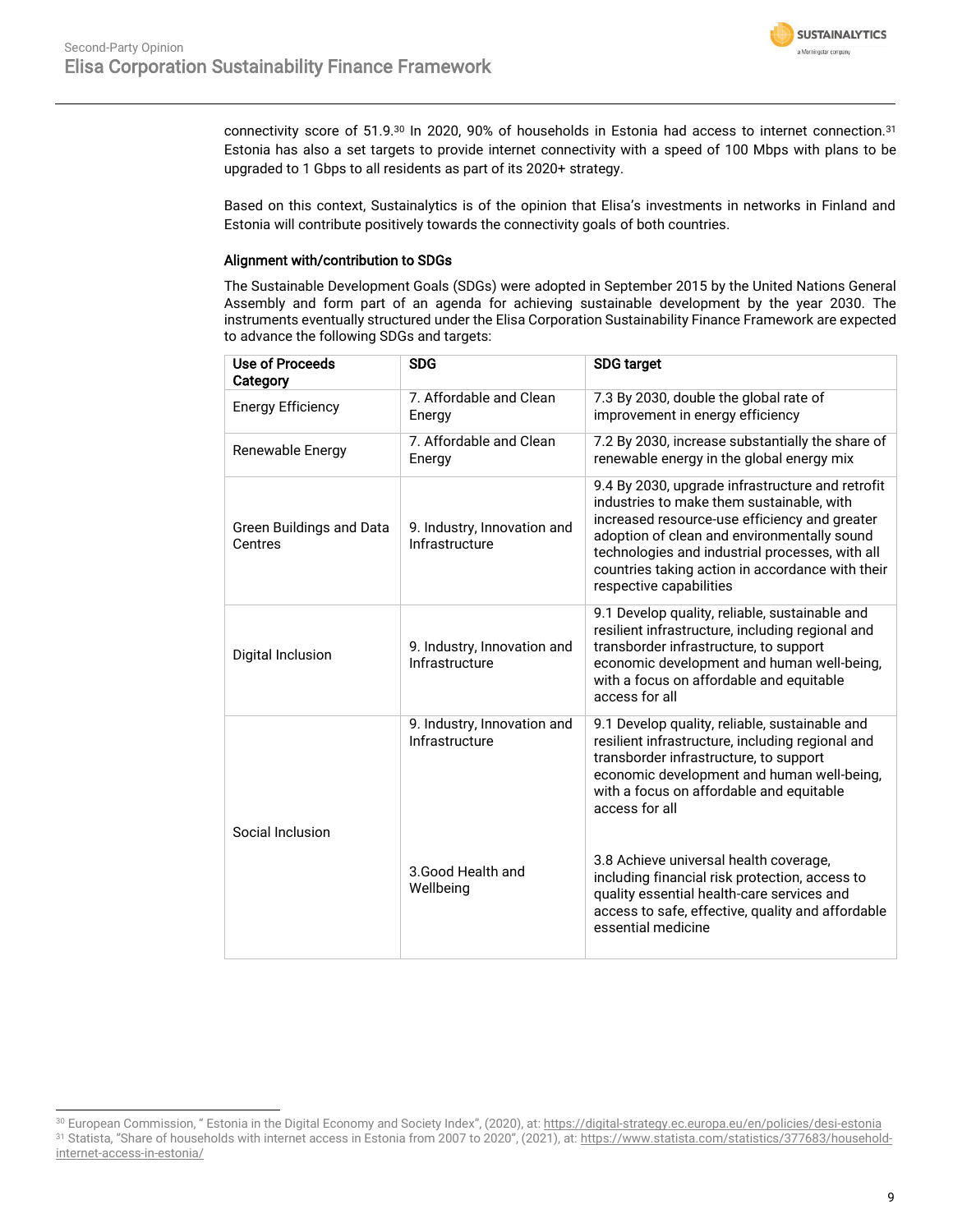

### Conclusion

Elisa has developed the Elisa Corporation Sustainability Finance Framework under which it may issue sustainability bonds and/or loans and use the proceeds to finance energy efficiency, renewable energy, green buildings as well as projects aimed at enabling social and digital inclusion. Sustainalytics considers that the projects funded by the sustainability bond proceeds are expected to provide positive environmental and social impact.

The Sustainability Finance Framework outlines a process by which proceeds will be tracked, allocated, and managed, and commitments have been made for reporting on the allocation and impact of the use of proceeds. Furthermore, Sustainalytics believes that Sustainability Finance Framework is aligned with the overall sustainability strategy of the company and that the use of proceeds categories will contribute to the advancement of the UN Sustainable Development Goals 3, 7, and 9. Additionally, Sustainalytics is of the opinion that Elisa has adequate measures to identify, manage and mitigate environmental and social risks commonly associated with the eligible projects funded by the proceeds.

Based on the above, Sustainalytics is confident that Elisa Corporation is well-positioned to issue sustainability bonds and that that Sustainability Finance Framework is robust, transparent, and in alignment with the four core components of the Green Bond Principles (2021), Social Bond Principles (2021), Green Loan Principles (2021), and Social Loan Principles (2021).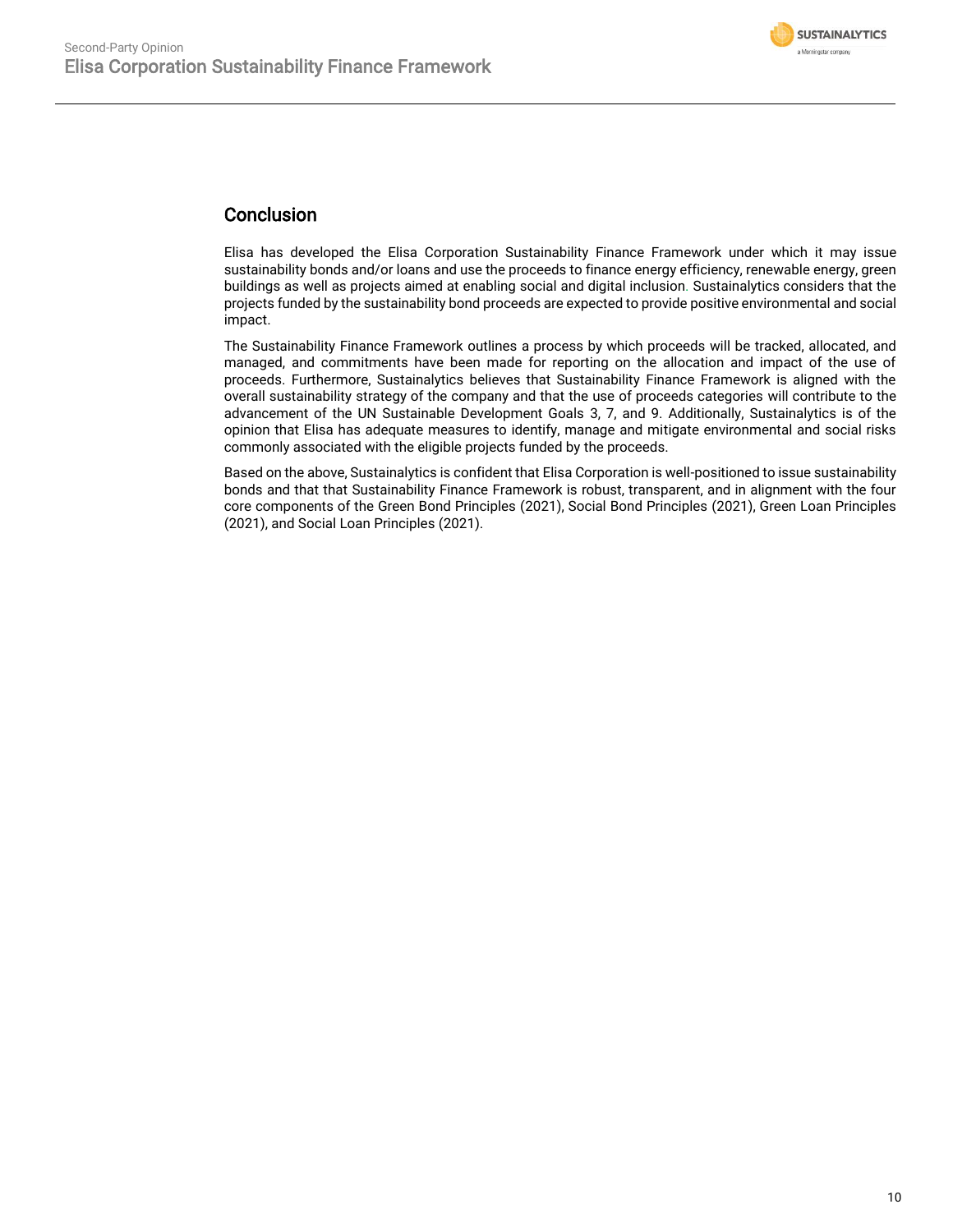# Appendices

### Appendix 1: Overview of green building certification schemes

<span id="page-10-0"></span>

|                             | <b>BREEAM</b>                                                                                                                                                                                                                                                                                                                                                                                                                                                                                                                                                                                              | <b>LEED</b>                                                                                                                                                                                                                                                                                                                                                                                                                                                                                                                                | <b>Nordic Swan</b>                                                                                                                                                                                                                                                                                    |
|-----------------------------|------------------------------------------------------------------------------------------------------------------------------------------------------------------------------------------------------------------------------------------------------------------------------------------------------------------------------------------------------------------------------------------------------------------------------------------------------------------------------------------------------------------------------------------------------------------------------------------------------------|--------------------------------------------------------------------------------------------------------------------------------------------------------------------------------------------------------------------------------------------------------------------------------------------------------------------------------------------------------------------------------------------------------------------------------------------------------------------------------------------------------------------------------------------|-------------------------------------------------------------------------------------------------------------------------------------------------------------------------------------------------------------------------------------------------------------------------------------------------------|
| <b>Background</b>           | <b>BREEAM (Building Research</b><br>Establishment Environmental<br>Assessment Method) was first<br>published by the Building Research<br>Establishment (BRE) in 1990.<br>Based in the UK. Used for new,<br>refurbished and extension of<br>existing buildings.                                                                                                                                                                                                                                                                                                                                             | Leadership in Energy and<br>Environmental Design (LEED) is a<br>US Certification System for<br>residential and commercial<br>buildings used worldwide. LEED<br>was developed by the non-profit<br>U.S. Green Building Council<br>(USGBC).                                                                                                                                                                                                                                                                                                  | Svanen is owned by "Ecolabelling<br>Sweden", a Swedish state<br>company responsible for both the<br>Swan ecolabel and the EU<br>Ecolabel, Svanen was first<br>released in 1989 by the Nordic<br>Council of Ministers.                                                                                 |
| <b>Certification levels</b> | Pass<br>$\bullet$<br>Good<br>$\bullet$<br>Very Good<br>Excellent<br>Outstanding<br>٠                                                                                                                                                                                                                                                                                                                                                                                                                                                                                                                       | Certified<br>$\bullet$<br>Silver<br>$\bullet$<br>Gold<br>$\bullet$<br>Platinum<br>$\bullet$                                                                                                                                                                                                                                                                                                                                                                                                                                                | Certified<br>$\bullet$                                                                                                                                                                                                                                                                                |
| <b>Areas of Assessment</b>  | $\bullet$<br>Energy<br>Land Use and Ecology<br>$\bullet$<br>Pollution<br>$\bullet$<br>Transport<br>$\bullet$<br><b>Materials</b><br>$\bullet$<br>Water<br>Waste<br><b>Health and Wellbeing</b><br>Innovation<br>٠                                                                                                                                                                                                                                                                                                                                                                                          | $\bullet$<br>Energy and atmosphere<br><b>Sustainable Sites</b><br>$\bullet$<br>Location and Transportation<br>$\bullet$<br>Materials and resources<br>$\bullet$<br>Water efficiency<br>$\bullet$<br>Indoor environmental quality<br>$\bullet$<br>Innovation in Design<br>$\bullet$<br><b>Regional Priority</b><br>$\bullet$                                                                                                                                                                                                                | General requirements<br>Resource efficiency<br>Indoor environment<br>Chemicals and materials<br><b>Construction Management</b><br>Regulatory requirements<br>Point-score requirements<br>(including energy)                                                                                           |
| Requirements                | Prerequisites depending on the<br>levels of certification and credits<br>with associated points<br>This number of points is then<br>weighted by item <sup>18</sup> and gives a<br>BREEAM level of certification,<br>which is based on the overall score<br>obtained (expressed as a<br>percentage). Majority of BREEAM<br>issues are flexible, meaning that<br>the client can choose which to<br>comply with to build their BREEAM<br>performance score.<br>BREEAM has two stages/ audit<br>reports: a 'BREEAM Design Stage'<br>and a 'Post Construction Stage',<br>with different assessment<br>criteria. | Prerequisites independent of level<br>of certification, and credits with<br>associated points.<br>These points are then added<br>together to obtain the LEED level<br>of certification<br>There are several different rating<br>systems within LEED. Each rating<br>system is designed to apply to a<br>specific sector (e.g. New<br>Construction, Major Renovation,<br>Core and Shell Development,<br>Schools-/Retail-/Healthcare New<br><b>Construction and Major</b><br>Renovations, Existing Buildings:<br>Operation and Maintenance). | Points-based assessment.<br>For apartment buildings at least 17<br>out of 44 possible points must be<br>achieved.<br>For small houses at least 16 out of<br>42 possible points must be achieved.<br>For pre-school and school buildings<br>at least 15 out of 39 possible points<br>must be achieved. |
| Performance display         |                                                                                                                                                                                                                                                                                                                                                                                                                                                                                                                                                                                                            |                                                                                                                                                                                                                                                                                                                                                                                                                                                                                                                                            | SWAN                                                                                                                                                                                                                                                                                                  |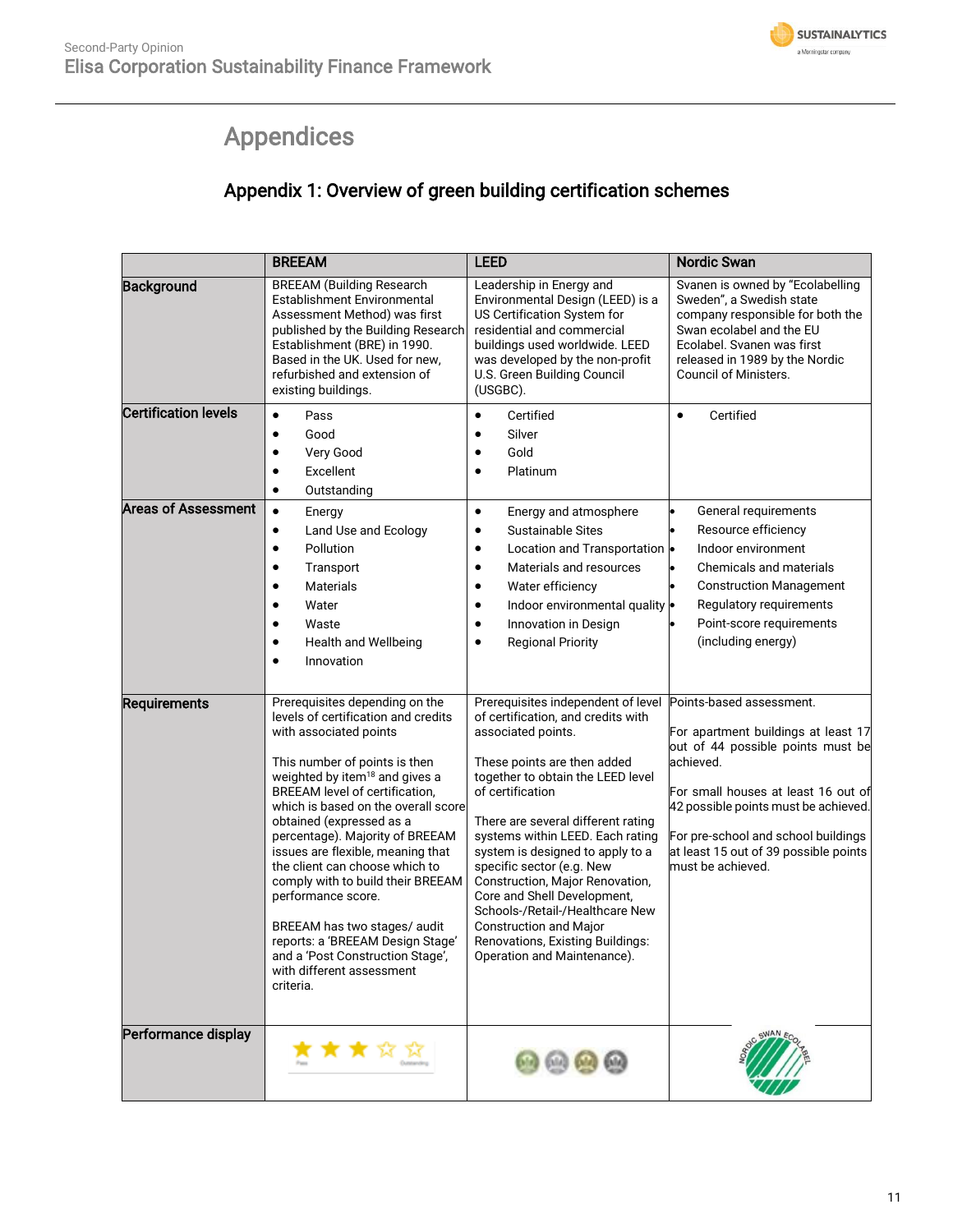

### Appendix 2: Sustainability Bond / Sustainability Bond Programme - External Review Form

#### Section 1. Basic Information

| Issuer name:                                                                                                    | Elisa Corporation                                     |
|-----------------------------------------------------------------------------------------------------------------|-------------------------------------------------------|
| Sustainability Bond ISIN or Issuer Sustainability<br>Bond Framework Name, if applicable:                        | Elisa Corporation Sustainability Finance<br>Framework |
| Review provider's name:                                                                                         | <b>Sustainalytics</b>                                 |
| Completion date of this form:                                                                                   | January 4, 2022                                       |
| the contract of the contract of the contract of the contract of the contract of the contract of the contract of |                                                       |

Publication date of review publication:

#### Section 2. Review overview

#### SCOPE OF REVIEW

The following may be used or adapted, where appropriate, to summarise the scope of the review. The review assessed the following elements and confirmed their alignment with the GBP and SBP:

| 冈 | Use of Proceeds            | × | Process for Project Evaluation and<br>Selection |
|---|----------------------------|---|-------------------------------------------------|
| 冈 | Management of Proceeds     | X | Reporting                                       |
|   | ROLE(S) OF REVIEW PROVIDER |   |                                                 |

- ⊠ Consultancy (incl. 2<sup>nd</sup> opinion) □ □ Certification
- ☐ Verification ☐ Rating
- □ Other (please specify):

Note: In case of multiple reviews / different providers, please provide separate forms for each review.

#### EXECUTIVE SUMMARY OF REVIEW and/or LINK TO FULL REVIEW (if applicable)

Please refer to Evaluation Summary above.

### Section 3. Detailed review

Reviewers are encouraged to provide the information below to the extent possible and use the comment section to explain the scope of their review.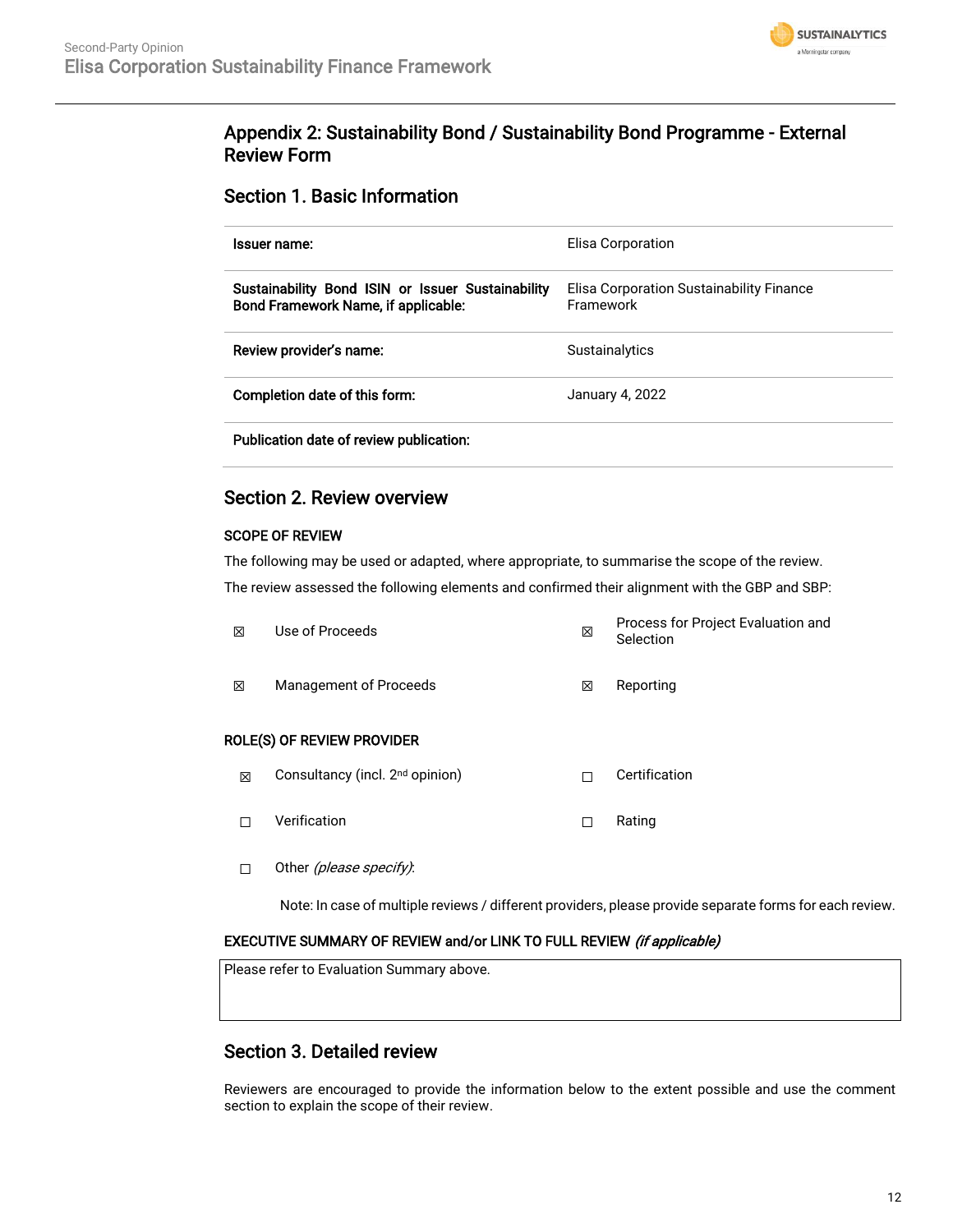

#### 1. USE OF PROCEEDS

#### Overall comment on section (if applicable):

The eligible categories for the use of proceeds –Energy Efficiency, Renewable Energy, Green Buildings and Data Centres, Digital Inclusion and Social Inclusion – are aligned with those recognized by the Green Bond Principles, Social Bond Principles, Green Loan Principles, and Social Loan Principles. Sustainalytics considers that investments in the eligible categories will lead to positive environmental or social impacts and advance the UN Sustainable Development Goals, specifically SDGs 3, 7 and 9.

#### Use of proceeds categories as per GBP:

| M      | Renewable energy                                                                                                                | ⊠ | Energy efficiency                                                                  |
|--------|---------------------------------------------------------------------------------------------------------------------------------|---|------------------------------------------------------------------------------------|
| П      | Pollution prevention and control                                                                                                |   | Environmentally sustainable management of<br>living natural resources and land use |
| П      | Terrestrial and aquatic biodiversity<br>conservation                                                                            |   | Clean transportation                                                               |
| П      | Sustainable water and wastewater<br>management                                                                                  |   | Climate change adaptation                                                          |
| П      | Eco-efficient and/or circular economy<br>adapted products, production technologies<br>and processes                             | ⊠ | Green buildings                                                                    |
| $\Box$ | Unknown at issuance but currently expected<br>to conform with GBP categories, or other<br>eligible areas not yet stated in GBPs |   | Other (please specify):                                                            |

If applicable please specify the environmental taxonomy, if other than GBPs:

#### Use of proceeds categories as per SBP:

| п | Affordable basic infrastructure                                                                                                | ⊠ | Access to essential services                                      |
|---|--------------------------------------------------------------------------------------------------------------------------------|---|-------------------------------------------------------------------|
| п | Affordable housing                                                                                                             |   | Employment generation (through SME financing<br>and microfinance) |
| п | Food security                                                                                                                  |   | Socioeconomic advancement and<br>empowerment                      |
| П | Unknown at issuance but currently expected<br>to conform with SBP categories, or other<br>eligible areas not yet stated in SBP |   | Other (please specify):                                           |

If applicable please specify the social taxonomy, if other than SBP:

#### 2. PROCESS FOR PROJECT EVALUATION AND SELECTION

Overall comment on section (if applicable):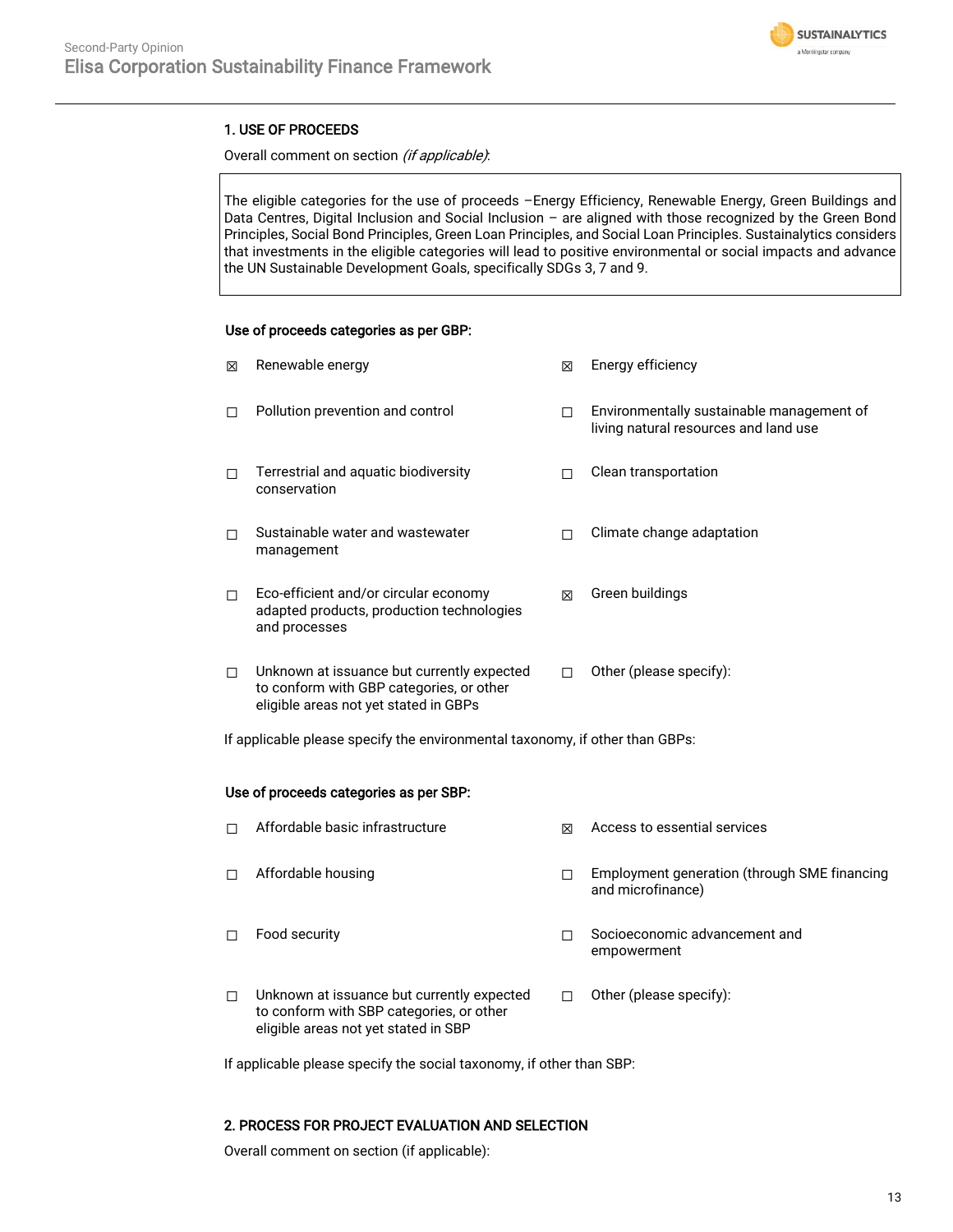

Elisa Corporation's Investment Board (IB) oversees the internal process for evaluating and selecting projects. The IB is composed of the CFO, EVP of Corporate Customers, EVP of Consumer Customers and EVP of Production. The VP of Corporate Responsibility and Group Treasurer will be involved in project evaluation decisions made under the Framework. Elisa will also assess the overall environmental and social impact of eligible projects. Sustainalytics considers this process to be adequate, and the project selection process in line with market practice.

#### Evaluation and selection

| ⊠                                                  | Credentials on the issuer's social and green<br>objectives                                 | ⊠ | Documented process to determine that<br>projects fit within defined categories                  |  |  |
|----------------------------------------------------|--------------------------------------------------------------------------------------------|---|-------------------------------------------------------------------------------------------------|--|--|
| ⊠                                                  | Defined and transparent criteria for projects<br>eligible for Sustainability Bond proceeds | ⊠ | Documented process to identify and<br>manage potential ESG risks associated<br>with the project |  |  |
| ⊠                                                  | Summary criteria for project evaluation and<br>selection publicly available                |   | Other (please specify):                                                                         |  |  |
| Information on Responsibilities and Accountability |                                                                                            |   |                                                                                                 |  |  |

- ☒ Evaluation / Selection criteria subject to external advice or verification ☐ In-house assessment
- ☐ Other (please specify):

#### 3. MANAGEMENT OF PROCEEDS

Overall comment on section *(if applicable)*:

Elisa Corporation's finance department will oversee the process for management of proceeds using a portfolio approach. Pending allocation, the proceeds may be temporarily invested or used in accordance with Elisa Corporation's financial policy which is limited to short term instruments such as cash and cash equivalents, in which case the exclusion criteria in the Framework still apply. Elisa intends to reach full allocation within the tenor of each instrument structured under the Framework. This is in line with market practice.

#### Tracking of proceeds:

- $\boxtimes$  Sustainability Bond proceeds segregated or tracked by the issuer in an appropriate manner
- ☐ Disclosure of intended types of temporary investment instruments for unallocated proceeds
- ☐ Other (please specify):

#### Additional disclosure:

- $\Box$  Allocations to future investments only  $\boxtimes$  Allocations to both existing and future
	- investments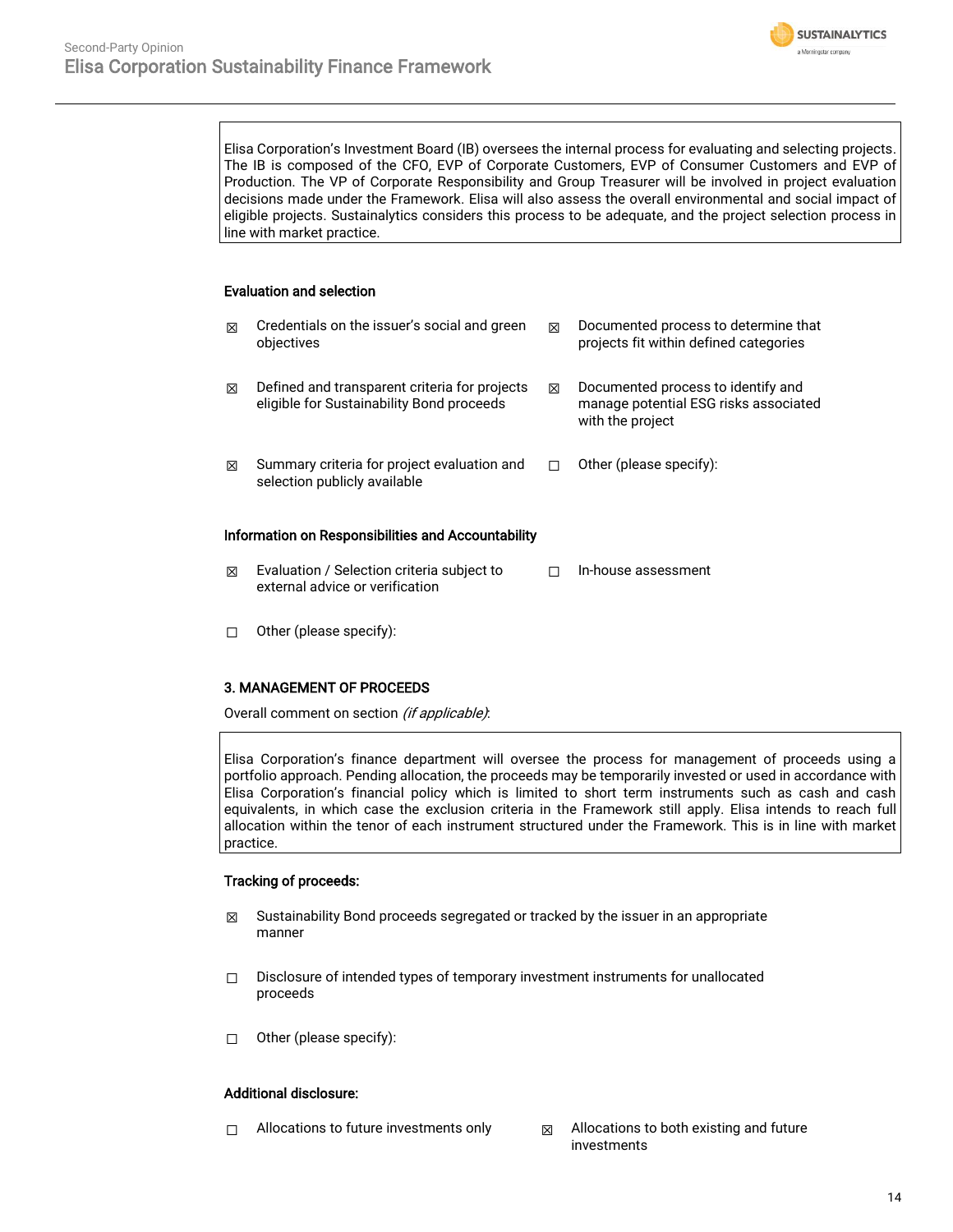

- ☐ Allocation to individual disbursements ☒ Allocation to a portfolio of
	- disbursements
- ☒ Disclosure of portfolio balance of unallocated proceeds
- ☐ Other (please specify):

#### 4. REPORTING

Overall comment on section (if applicable):

Elisa Corporation intends to report on the allocation and impact of proceeds on its website on an annual basis until full allocation. Allocation reporting will include information on the amount allocated per category, balance of unallocated proceeds and share of financing versus refinancing. In addition, Elisa Corporation is committed to reporting on relevant impact metrics. Sustainalytics views Elisa Corporation's allocation and impact reporting as aligned with market practice.

#### Use of proceeds reporting:

| □                                  | Project-by-project                          |                                                                  | ⊠ |                         | On a project portfolio basis                                                                                                                                                               |
|------------------------------------|---------------------------------------------|------------------------------------------------------------------|---|-------------------------|--------------------------------------------------------------------------------------------------------------------------------------------------------------------------------------------|
| □                                  | Linkage to individual bond(s)               |                                                                  | П |                         | Other (please specify):                                                                                                                                                                    |
|                                    |                                             | Information reported:                                            |   |                         |                                                                                                                                                                                            |
|                                    | 図                                           | Allocated amounts                                                |   | □                       | Sustainability Bond financed share of<br>total investment                                                                                                                                  |
|                                    | X                                           | Other (please specify): share of<br>financing versus refinancing |   |                         |                                                                                                                                                                                            |
|                                    |                                             | Frequency:                                                       |   |                         |                                                                                                                                                                                            |
|                                    | 冈                                           | Annual                                                           |   | П                       | Semi-annual                                                                                                                                                                                |
|                                    | п                                           | Other (please specify):                                          |   |                         |                                                                                                                                                                                            |
|                                    | Impact reporting:                           |                                                                  |   |                         |                                                                                                                                                                                            |
| $\Box$                             | Project-by-project                          |                                                                  | X |                         | On a project portfolio basis                                                                                                                                                               |
| Linkage to individual bond(s)<br>□ |                                             | П                                                                |   | Other (please specify): |                                                                                                                                                                                            |
|                                    | Information reported (expected or ex-post): |                                                                  |   |                         |                                                                                                                                                                                            |
|                                    | X                                           | <b>GHG Emissions / Savings</b>                                   |   | ⊠                       | <b>Energy Savings</b>                                                                                                                                                                      |
|                                    | п                                           | Decrease in water use                                            |   | 冈                       | Number of beneficiaries                                                                                                                                                                    |
|                                    | ⊠                                           | <b>Target populations</b>                                        |   | ⊠                       | Other ESG indicators (please<br>specify): Annual energy<br>savings, Energy efficiency of<br>transferred data (kWh / GB),<br>CO <sub>2</sub> emissions avoided<br>through energy savings or |

other measures, Carbon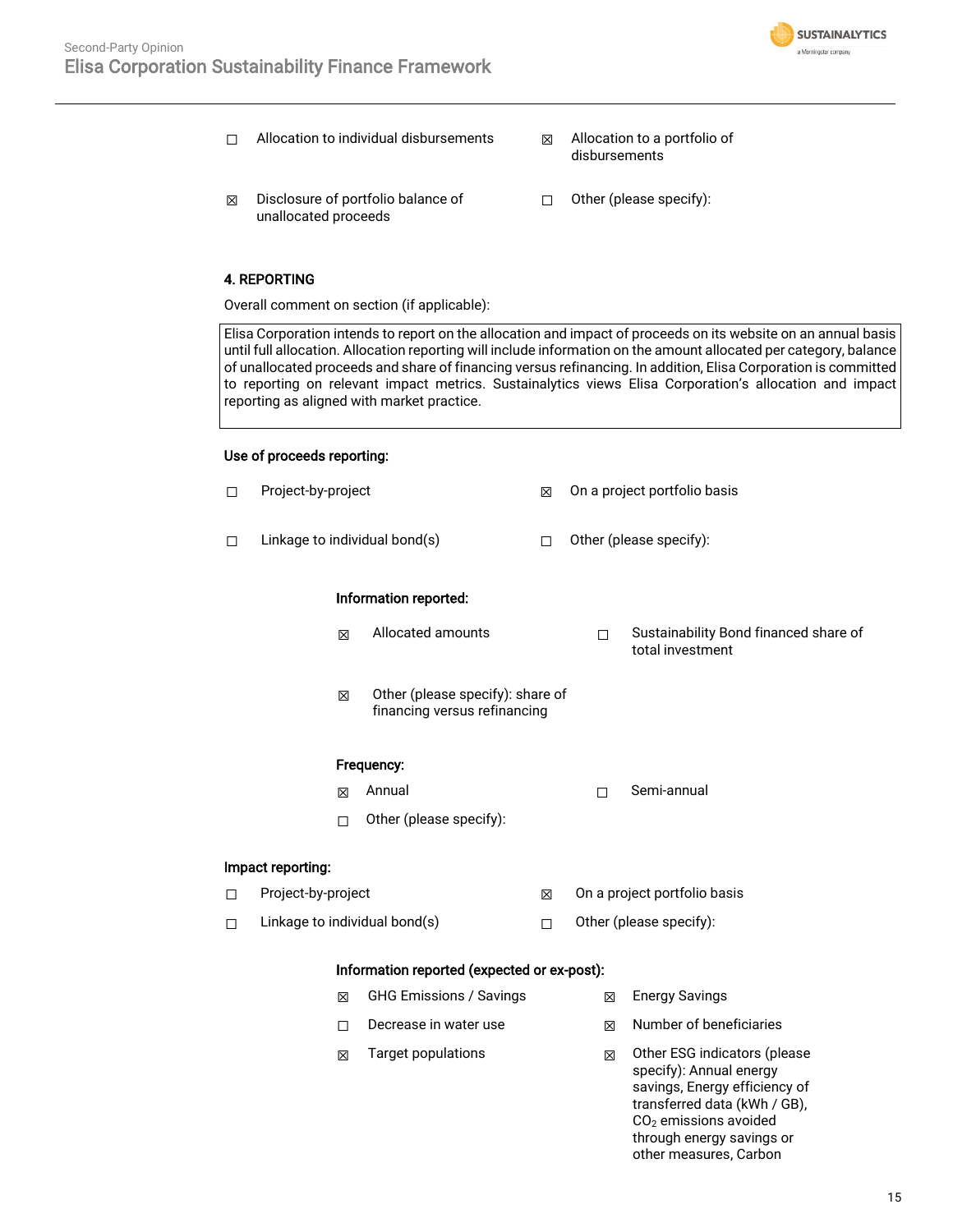footprint (Scope 1 and Scope 2), Emission intensity (kg CO2 / EUR), Summary of possible energy efficiency measures, Number of social projects during the reporting period, Number of people or families impacted through social projects and services, Coverage of services for target population, Number of innovations, Number of major security incidents, Cybersecurity index

**SUSTAINALYTICS** a Morninostar company

#### Frequency:

- **<del><b>I**</u></u> Annual II Consultant Consultant Consultant Consultant Consultant Consultant Consultant Consultant Consultant Consultant Consultant Consultant Consultant Consultant Consultant Consultant Consultant Consultant Consu</del>
- ☐ Other (please specify):

#### Means of Disclosure

- $\Box$  Information published in financial report  $\boxtimes$  Information published in sustainability
- ☐ Information published in ad hoc documents ☐ Other (please specify):
- $\Box$  Reporting reviewed (if yes, please specify which parts of the reporting are subject to external review):

Where appropriate, please specify name and date of publication in the useful links section.

#### USEFUL LINKS (e.g. to review provider methodology or credentials, to issuer's documentation, etc.)

#### SPECIFY OTHER EXTERNAL REVIEWS AVAILABLE, IF APPROPRIATE

#### Type(s) of Review provided:

- □ Consultancy (incl. 2<sup>nd</sup> opinion) □ Certification
- ☐ Verification / Audit ☐ Rating
- □ Other (*please specify)*:

report

Review provider(s): Date of publication:

#### ABOUT ROLE(S) OF REVIEW PROVIDERS AS DEFINED BY THE GBP AND THE SBP

i. Second-Party Opinion: An institution with sustainability expertise that is independent from the issuer may provide a Second-Party Opinion. The institution should be independent from the issuer's adviser for its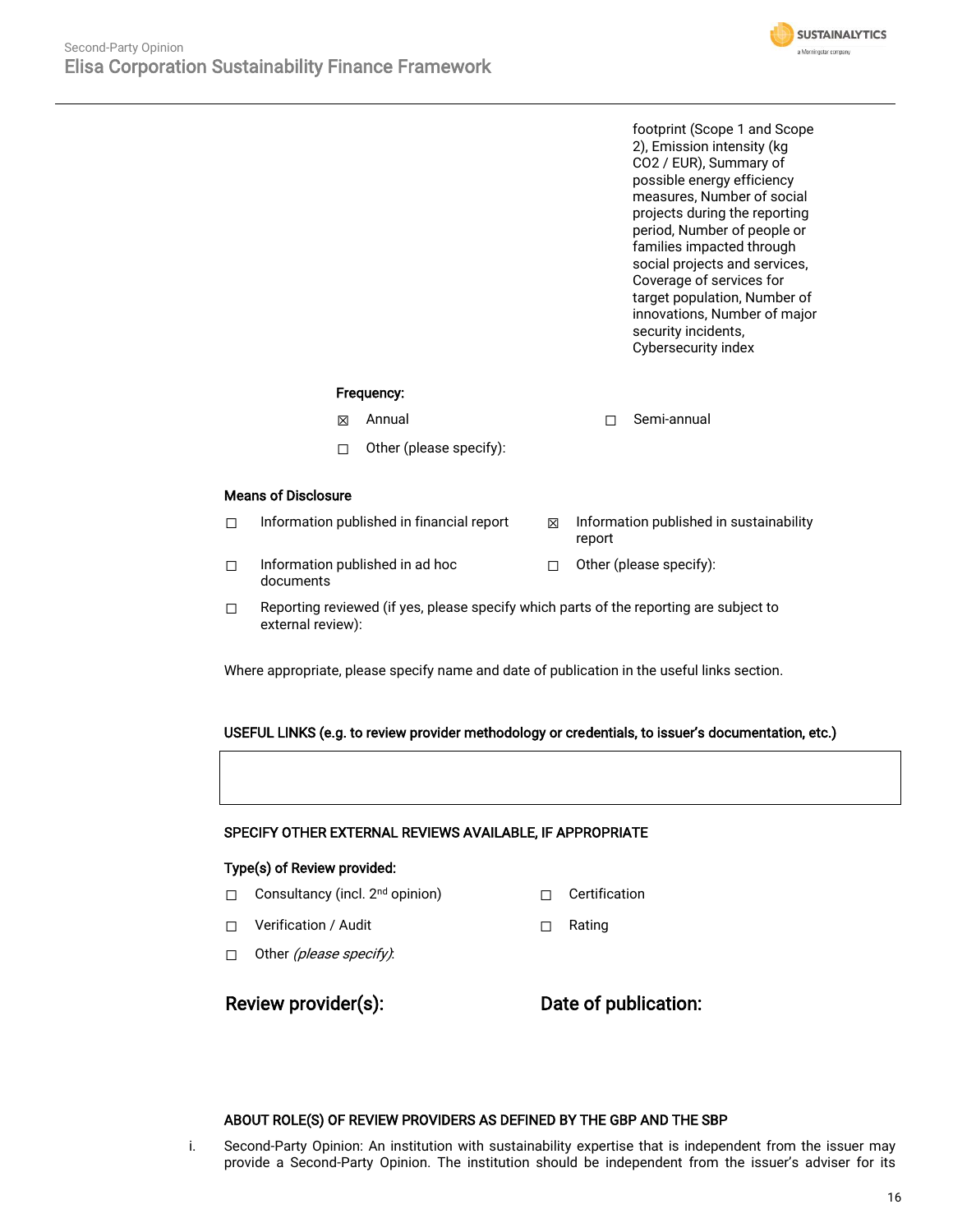

Sustainability Bond framework, or appropriate procedures such as information barriers will have been implemented within the institution to ensure the independence of the Second-Party Opinion. It normally entails an assessment of the alignment with the Principles. In particular, it can include an assessment of the issuer's overarching objectives, strategy, policy, and/or processes relating to sustainability and an evaluation of the environmental and social features of the type of Projects intended for the Use of Proceeds.

- ii. Verification: An issuer can obtain independent verification against a designated set of criteria, typically pertaining to business processes and/or sustainability criteria. Verification may focus on alignment with internal or external standards or claims made by the issuer. Also, evaluation of the environmentally or socially sustainable features of underlying assets may be termed verification and may reference external criteria. Assurance or attestation regarding an issuer's internal tracking method for use of proceeds, allocation of funds from Sustainability Bond proceeds, statement of environmental or social impact or alignment of reporting with the Principles may also be termed verification.
- iii. Certification: An issuer can have its Sustainability Bond or associated Sustainability Bond framework or Use of Proceeds certified against a recognised external sustainability standard or label. A standard or label defines specific criteria, and alignment with such criteria is normally tested by qualified, accredited third parties, which may verify consistency with the certification criteria.
- iv. Green, Social and Sustainability Bond Scoring/Rating: An issuer can have its Sustainability Bond, associated Sustainability Bond framework or a key feature such as Use of Proceeds evaluated or assessed by qualified third parties, such as specialised research providers or rating agencies, according to an established scoring/rating methodology. The output may include a focus on environmental and/or social performance data, process relative to the Principles, or another benchmark, such as a 2-degree climate change scenario. Such scoring/rating is distinct from credit ratings, which may nonetheless reflect material sustainability risks.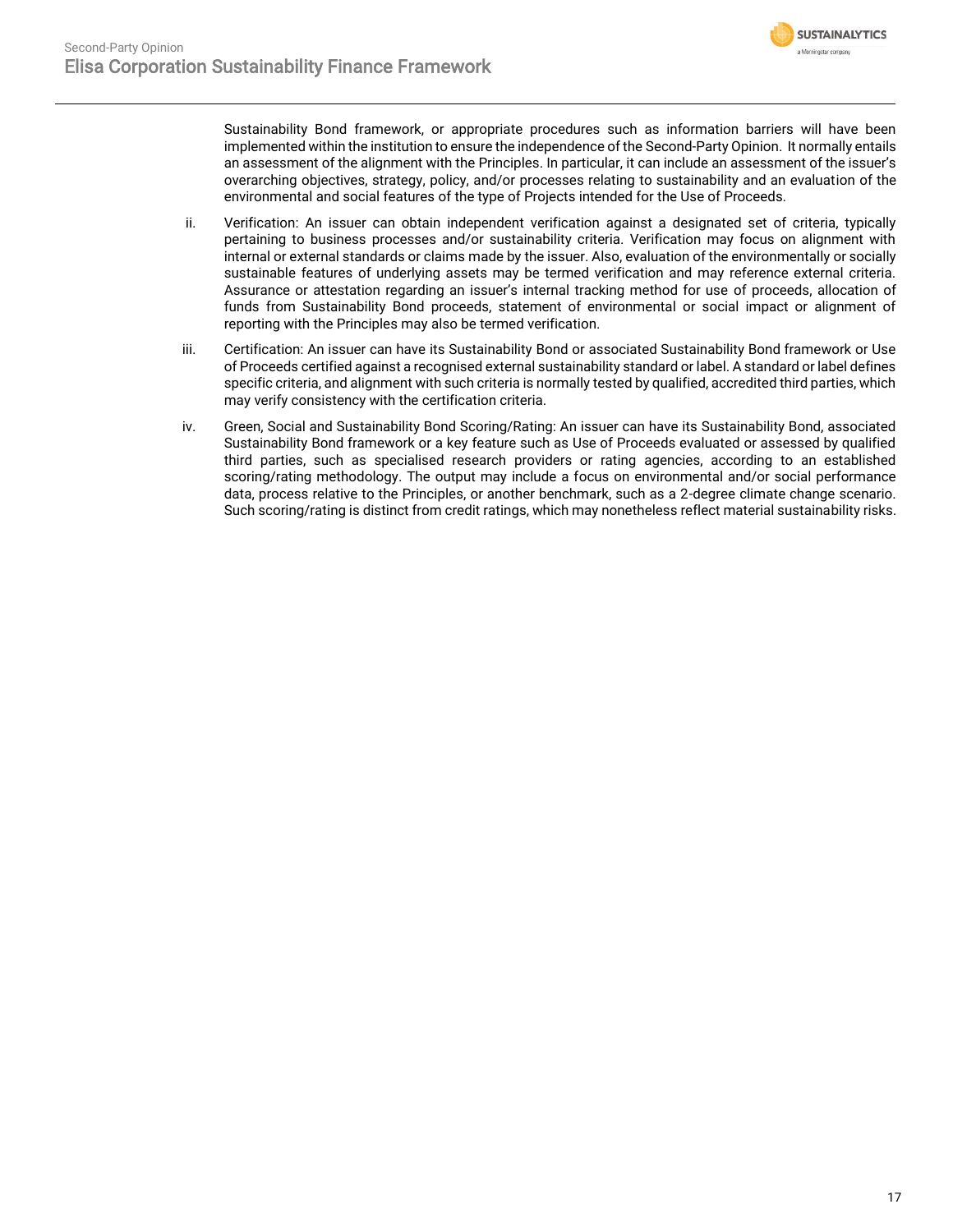

## **Disclaimer**

#### Copyright ©2021 Sustainalytics. All rights reserved.

The information, methodologies and opinions contained or reflected herein are proprietary of Sustainalytics and/or its third party suppliers (Third Party Data), and may be made available to third parties only in the form and format disclosed by Sustainalytics, or provided that appropriate citation and acknowledgement is ensured. They are provided for informational purposes only and (1) do not constitute an endorsement of any product or project; (2) do not constitute investment advice, financial advice or a prospectus; (3) cannot be interpreted as an offer or indication to buy or sell securities, to select a project or make any kind of business transactions; (4) do not represent an assessment of the issuer's economic performance, financial obligations nor of its creditworthiness; and/or (5) have not and cannot be incorporated into any offering disclosure.

These are based on information made available by the issuer and therefore are not warranted as to their merchantability, completeness, accuracy, up-to-dateness or fitness for a particular purpose. The information and data are provided "as is" and reflect Sustainalytics` opinion at the date of their elaboration and publication. Sustainalytics accepts no liability for damage arising from the use of the information, data or opinions contained herein, in any manner whatsoever, except where explicitly required by law. Any reference to third party names or Third Party Data is for appropriate acknowledgement of their ownership and does not constitute a sponsorship or endorsement by such owner. A list of our third-party data providers and their respective terms of use is available on our website. For more information, visit http://www.sustainalytics.com/legal-disclaimers.

The issuer is fully responsible for certifying and ensuring the compliance with its commitments, for their implementation and monitoring.

In case of discrepancies between the English language and translated versions, the English language version shall prevail.